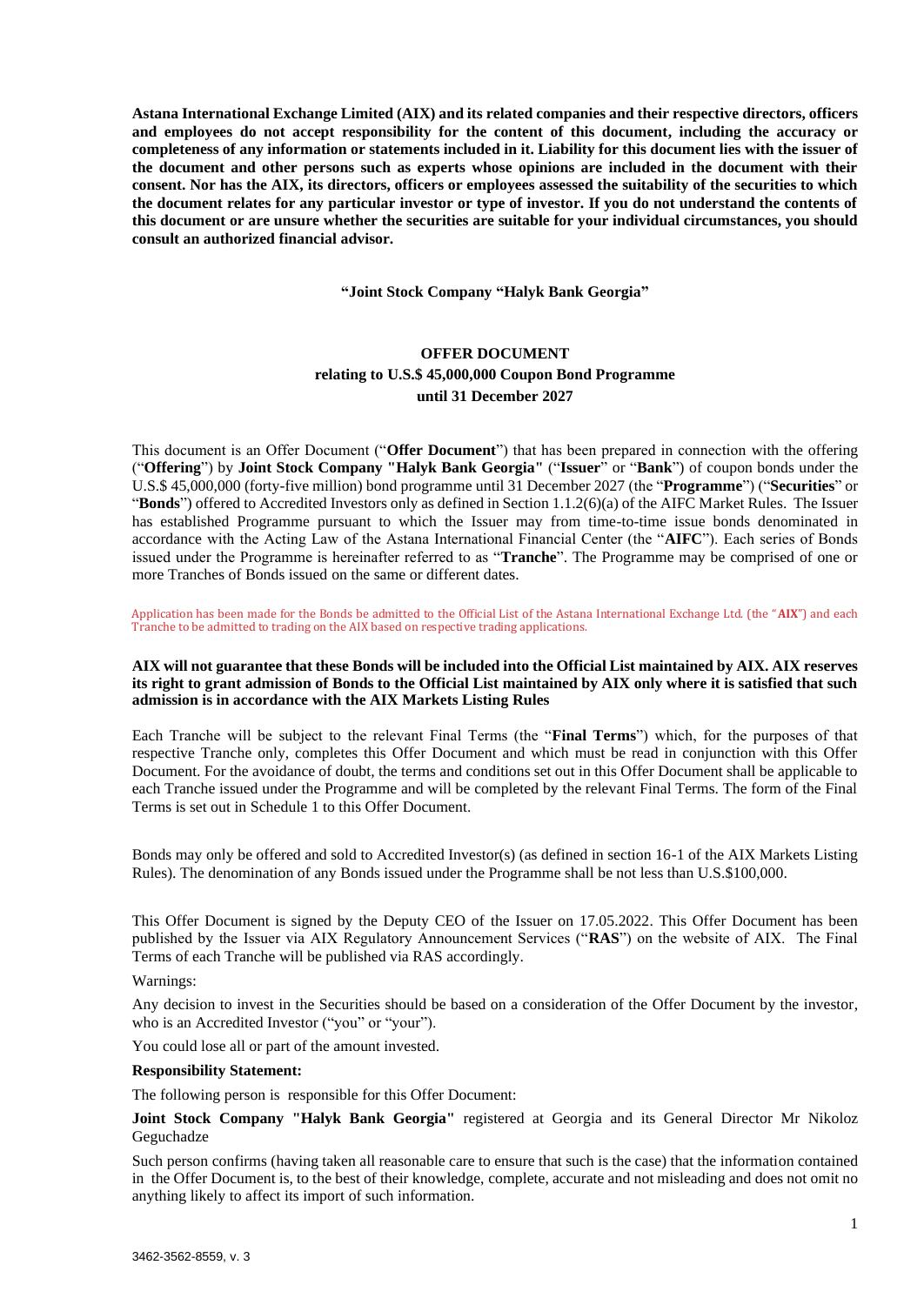| <b>SECTION 1. INTRODUCTION</b>                                                                           |                                                                                                                                                                                                                                                                                                                                                                                                                                                                                                                                                                                                                                                                                                                                                                                                                                                                                                                                                                                                                                                                                                                                                                                                                                                                                                                                                                                                                                                                                                                                                                                                                                                                                                                                                                                                                                                                                                                                                                                                                                                                                                                                                                                                                                                                                                                                                                        |
|----------------------------------------------------------------------------------------------------------|------------------------------------------------------------------------------------------------------------------------------------------------------------------------------------------------------------------------------------------------------------------------------------------------------------------------------------------------------------------------------------------------------------------------------------------------------------------------------------------------------------------------------------------------------------------------------------------------------------------------------------------------------------------------------------------------------------------------------------------------------------------------------------------------------------------------------------------------------------------------------------------------------------------------------------------------------------------------------------------------------------------------------------------------------------------------------------------------------------------------------------------------------------------------------------------------------------------------------------------------------------------------------------------------------------------------------------------------------------------------------------------------------------------------------------------------------------------------------------------------------------------------------------------------------------------------------------------------------------------------------------------------------------------------------------------------------------------------------------------------------------------------------------------------------------------------------------------------------------------------------------------------------------------------------------------------------------------------------------------------------------------------------------------------------------------------------------------------------------------------------------------------------------------------------------------------------------------------------------------------------------------------------------------------------------------------------------------------------------------------|
| <b>Issuer</b>                                                                                            | Joint Stock Company "Halyk Bank Georgia" (short name JSC "Halyk Bank<br>Georgia")                                                                                                                                                                                                                                                                                                                                                                                                                                                                                                                                                                                                                                                                                                                                                                                                                                                                                                                                                                                                                                                                                                                                                                                                                                                                                                                                                                                                                                                                                                                                                                                                                                                                                                                                                                                                                                                                                                                                                                                                                                                                                                                                                                                                                                                                                      |
| <b>Contact details of the Issuer</b>                                                                     | Georgia, Tbilisi, Saburtalo district, M. Kostava St., №74, telephone number<br>of its registered office (+995 32) 2 24 07 07                                                                                                                                                                                                                                                                                                                                                                                                                                                                                                                                                                                                                                                                                                                                                                                                                                                                                                                                                                                                                                                                                                                                                                                                                                                                                                                                                                                                                                                                                                                                                                                                                                                                                                                                                                                                                                                                                                                                                                                                                                                                                                                                                                                                                                           |
| Domicile, legal form, country and<br>date of incorporation                                               | Joint Stock Company "Halyk Bank Georgia", legal entity established under<br>the laws of Georgia, incorporated on 08/01/2008 and is operating under<br>Identification Number 205236537                                                                                                                                                                                                                                                                                                                                                                                                                                                                                                                                                                                                                                                                                                                                                                                                                                                                                                                                                                                                                                                                                                                                                                                                                                                                                                                                                                                                                                                                                                                                                                                                                                                                                                                                                                                                                                                                                                                                                                                                                                                                                                                                                                                  |
| <b>Advisors to the Issuer</b>                                                                            | Financial advisor: JSC "Halyk Finance"                                                                                                                                                                                                                                                                                                                                                                                                                                                                                                                                                                                                                                                                                                                                                                                                                                                                                                                                                                                                                                                                                                                                                                                                                                                                                                                                                                                                                                                                                                                                                                                                                                                                                                                                                                                                                                                                                                                                                                                                                                                                                                                                                                                                                                                                                                                                 |
| <b>Purpose of the Offer</b>                                                                              | The use of proceeds for each Tranche is defined in respective Final Terms.                                                                                                                                                                                                                                                                                                                                                                                                                                                                                                                                                                                                                                                                                                                                                                                                                                                                                                                                                                                                                                                                                                                                                                                                                                                                                                                                                                                                                                                                                                                                                                                                                                                                                                                                                                                                                                                                                                                                                                                                                                                                                                                                                                                                                                                                                             |
|                                                                                                          | <b>SECTION 2. INFORMATION ABOUT THE ISSUER</b>                                                                                                                                                                                                                                                                                                                                                                                                                                                                                                                                                                                                                                                                                                                                                                                                                                                                                                                                                                                                                                                                                                                                                                                                                                                                                                                                                                                                                                                                                                                                                                                                                                                                                                                                                                                                                                                                                                                                                                                                                                                                                                                                                                                                                                                                                                                         |
| Principal activities and business                                                                        | JSC Halyk Bank Georgia - is the subsidiary organization of JSC Halyk Bank<br>of Kazakhstan and started to operate at Georgian bank market since 2008.<br>100% shareholder of JSC Halyk Bank Georgia is JSC Halyk Bank of<br>Kazakhstan which dates more than 97 years back and is one of the largest<br>financial institutions at the market of the Republic of Kazakhstan. The main<br>activities of the Bank in 2009 were creation of all necessary conditions for the<br>sale of banking products, in particular, building of banking infrastructure,<br>attraction of qualified personnel and formalization of the operating activities.<br>The Bank operates through eight well-developed representative offices<br>(branches) as well as ATM's and POS's. Two out of eight branches are<br>located in the regions of the country (Batumi and Kutaisi), and the other six<br>branches are located in the capital city. The Bank focused on the continuation<br>of successful activities in all market segments - retail business, small and<br>medium business, as well as corporate business. To this end, the Bank offers<br>its customers a wide range of services - a large variety of credit products,<br>payroll projects, various options for current accounts and time deposits, card<br>products, remote banking services and documentary operations. The Bank has<br>made significant investments in the development of information technology<br>and payment systems and continues to excel at innovative banking products<br>of the market. The Bank has developed international correspondent relations<br>that allow payment transactions worldwide. The Bank participates in the<br>SWIFT system and the Real Time Gross Settlement (the RTGS) system<br>operated by the National Bank of Georgia (the "NBG"). In the near future,<br>the Bank plans to improve the quality of financial services and offer new,<br>innovative products for customers. In particular, Bank will focus on<br>developing new and improving existing retail products and their distribution<br>channels. In addition, one of the components of quality improvement, along<br>with the development of banking products, will be an increase in the<br>availability of products - development of the Bank's branches and the<br>development of remote service channels. |
| Major shareholders, including<br>whether it is directly or indirectly<br>owned or controlled and by whom | 100% shareholder of JSC Halyk Bank Georgia is JSC Halyk Bank of<br>Kazakhstan. The list of the shareholders, holding 10 and more per cent of<br>the total outstanding shares (less treasury shares) of the JSC Halyk Bank of<br>Kazakhstan, as of 1 January 2022 (on non-consolidated basis): - JSC<br>«Holding group «ALMEX» - 69.5%; - GDR holders - 28.7%. Based on<br>information available to the Bank, as at the date of this Offer Document, Mr.<br>Timur A. Kulibayev, together with his wife, beneficially owns 100 per cent.<br>of Almex and, accordingly, Mr. and Mrs Kulibayev indirectly hold the<br>controlling stake in the Bank. The controlling shareholder has the ability to<br>significantly influence the Bank's business through its ability to control all<br>actions that require shareholder approval, including any increase of share<br>capital and appointment of members to the Board of Directors; however, the<br>controlling shareholder is not entitled to interfere in the day-to-day<br>management of the Bank.                                                                                                                                                                                                                                                                                                                                                                                                                                                                                                                                                                                                                                                                                                                                                                                                                                                                                                                                                                                                                                                                                                                                                                                                                                                                                                                     |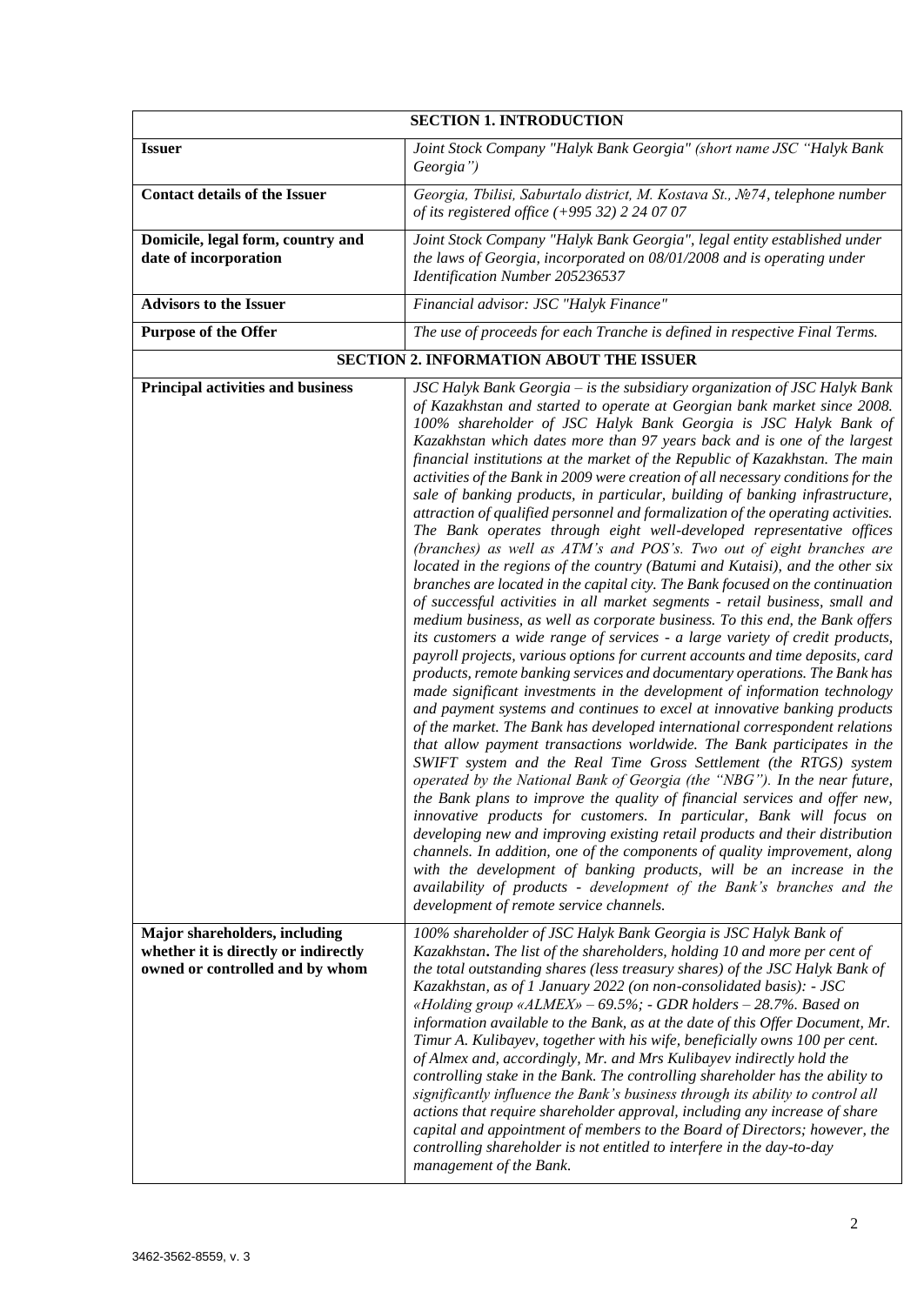| Directors and Management of the | <b>Supervisory council:</b> Arman Dunayev (chairman of the council), Member of |  |  |
|---------------------------------|--------------------------------------------------------------------------------|--|--|
| <b>Issuer</b>                   | the Supervisory council; Nana Ghvaladze, Member of the Supervisory             |  |  |
|                                 | council; Viktor Skryl, Member of the Supervisory council; Aliya Karpikova,     |  |  |
|                                 | Member of the Supervisory council; Yevgeniya Shaimerden, Member of the         |  |  |
|                                 | Supervisory council. Directorate: Nikoloz Geguchadze, General Director;        |  |  |
|                                 | Konstantine Gordeziani, Deputy General Director; Shota Chkoidze, Deputy        |  |  |
|                                 | General Director; Marina Tankarova, Deputy General Director; Tamar             |  |  |
|                                 | Goderdzishvili, Deputy General Director. More information on members of        |  |  |
|                                 | the Supervisory council and Directorate please see on the following link       |  |  |
|                                 | https://halykbank.ge/en/management                                             |  |  |
| <b>Auditors</b>                 | The Bank's independent auditors are Deloitte & Touche LLC. King David          |  |  |
|                                 | Business Center, 12 Merab Aleksidze Street, Tbilisi, 0171, Georgia. Tel:       |  |  |
|                                 | $+995(32)$ 224 45 66.                                                          |  |  |
|                                 |                                                                                |  |  |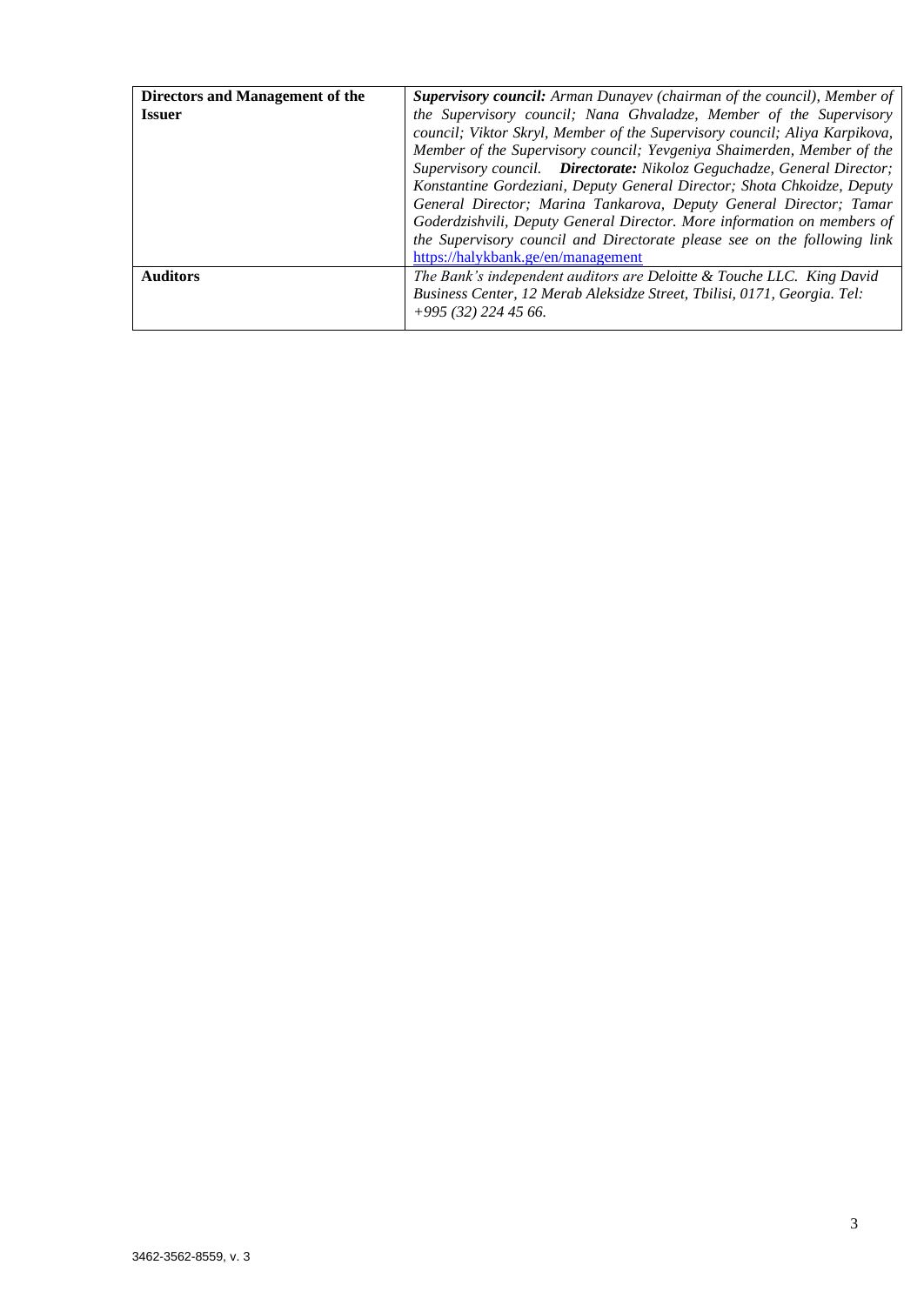|                                                | <b>Balance</b> sheet                                      |                                                  |
|------------------------------------------------|-----------------------------------------------------------|--------------------------------------------------|
| information<br>covering last<br>financial year | <b>ASSETS:</b>                                            | As at 31 December 2021<br>(audited) in 000, GEL  |
|                                                | Cash and cash equivalents                                 | 116,169                                          |
|                                                | Mandatory cash balance with the NBG                       | 100,835                                          |
|                                                | Due from financial institutions                           | 815                                              |
|                                                | Loans to customers                                        | 725,031                                          |
|                                                | Investments in equity instruments                         | 54                                               |
|                                                | Investments in debt instruments                           | 17,309                                           |
|                                                | Property and equipment*                                   | 17,007                                           |
|                                                | Intangible assets                                         | 4,499                                            |
|                                                | Current income tax asset                                  | 21                                               |
|                                                | Other assets                                              | 21,243                                           |
|                                                | <b>TOTAL ASSETS</b>                                       | 1,002,983                                        |
|                                                | <b>LIABILITIES:</b>                                       |                                                  |
|                                                | Due to financial institutions                             | 432,978                                          |
|                                                | Deposits by customers                                     | 385,266                                          |
|                                                | Lease liability*                                          | 2,206                                            |
|                                                | Provisions                                                | 366                                              |
|                                                | Income Tax Liability                                      | 2,115                                            |
|                                                | Deferred income tax liabilities                           | 837                                              |
|                                                | Subordinated debt                                         | 31,057                                           |
|                                                | Other liabilities                                         | 6,973                                            |
|                                                | <b>TOTAL LIABILITIES</b>                                  | 861,798                                          |
|                                                | <b>EQUITY:</b>                                            |                                                  |
|                                                | Share capital                                             | 76,000                                           |
|                                                | Revaluation reserve                                       | 1,960                                            |
|                                                | Retained earnings                                         | 63,225                                           |
|                                                | <b>TOTAL EQUITY</b>                                       | 141,185                                          |
|                                                | <b>TOTAL LIABILITIES AND EQUITY</b>                       | 1,002,983                                        |
|                                                | P&L, Cash flow statement<br>in thousands of Georgian Lari | For the year ended 31<br><b>December</b><br>2021 |
|                                                | Net interest income                                       | 31,153                                           |
|                                                | Net fee and commission income                             | 173                                              |
|                                                | Net non-interest income                                   | 1,668                                            |
|                                                | Operating income before income tax                        | 15,204                                           |
|                                                |                                                           |                                                  |
|                                                | Profit for the year                                       | 15,409                                           |
|                                                | Net cash flow/(outflow) from operating activities         | (77, 735)                                        |
|                                                | Net cash flow/(outflow) from investing activities         | (2,177)                                          |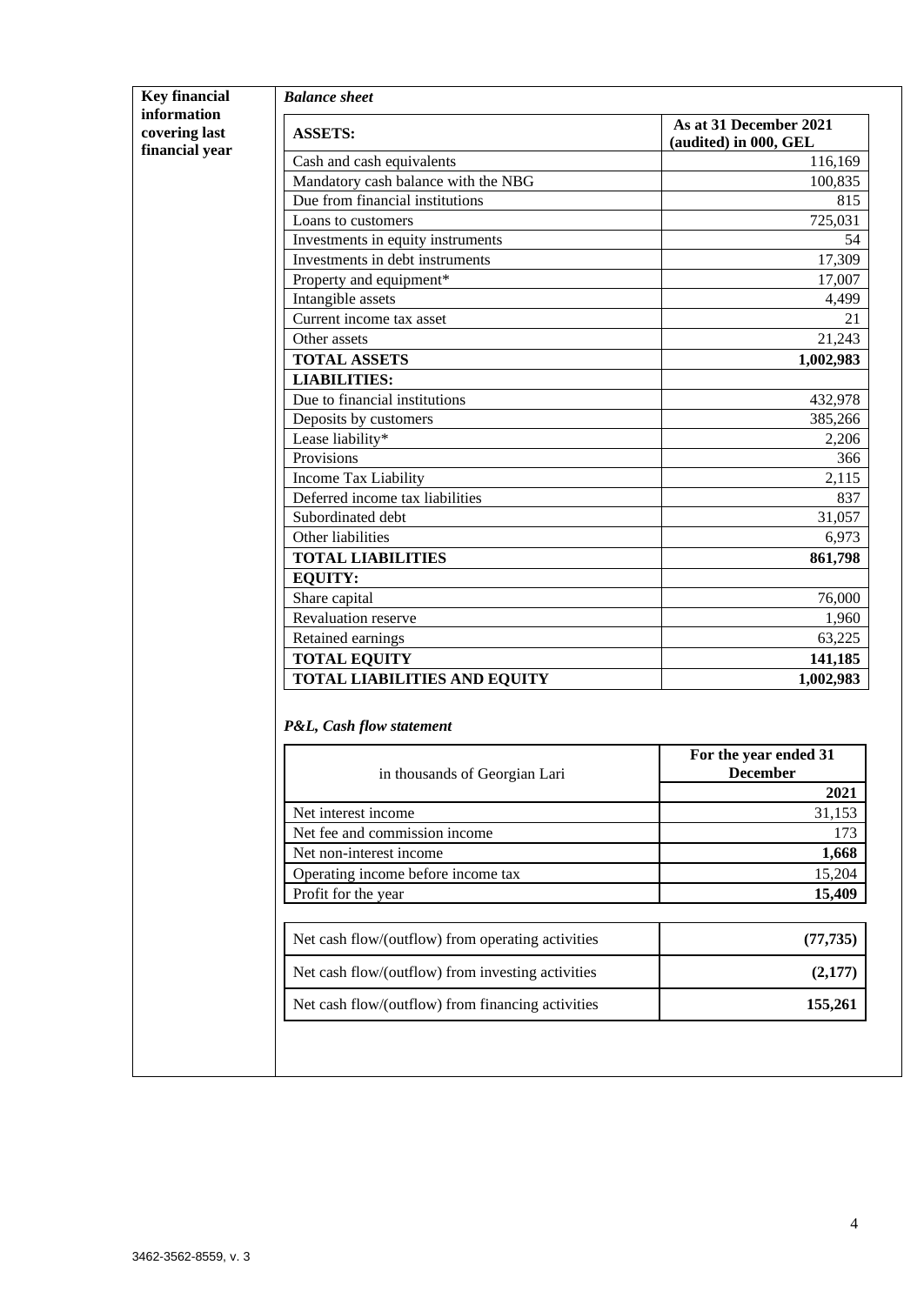| <b>Significant factors affecting</b> |                                                                                                                                                                                                                                                                                                                                                                                                                                                                                                                                                                                                                                                                                                                                                                                                                                                                                                                                                                                                                                                                                                                                 |
|--------------------------------------|---------------------------------------------------------------------------------------------------------------------------------------------------------------------------------------------------------------------------------------------------------------------------------------------------------------------------------------------------------------------------------------------------------------------------------------------------------------------------------------------------------------------------------------------------------------------------------------------------------------------------------------------------------------------------------------------------------------------------------------------------------------------------------------------------------------------------------------------------------------------------------------------------------------------------------------------------------------------------------------------------------------------------------------------------------------------------------------------------------------------------------|
| income/operations                    | The Company faces a number of key external and internal challenges, which<br>are a consequence of the current situation of the Issuer, the characteristics of<br>the external environment and trends in its development.                                                                                                                                                                                                                                                                                                                                                                                                                                                                                                                                                                                                                                                                                                                                                                                                                                                                                                        |
|                                      | <b>COVID 19 and its impact</b>                                                                                                                                                                                                                                                                                                                                                                                                                                                                                                                                                                                                                                                                                                                                                                                                                                                                                                                                                                                                                                                                                                  |
|                                      | Due to COVID-19 pandemic complications bank swiftly conducted all<br>required activities to meet the government requirements and provide a safe<br>working and service environment to its employees and customers. The Bank<br>has elaborated special contingency plan to organize activities of all branches,<br>departments and employees in different scenarios.                                                                                                                                                                                                                                                                                                                                                                                                                                                                                                                                                                                                                                                                                                                                                             |
|                                      | The Bank was equipped with all necessary items to perform a routine of<br>thermal screenings and kept the facility clean and safe by regular sanitization.<br>Besides, following all defined safety rules, the Bank has made required<br>investments to switch on the remote working mode and only a few critical<br>positions remained at the office to maintain cash desk activities. However,<br>regular shifts took place between employees to prevent the risks of spreading<br>the virus. The Bank and its branches did not stop activities. Such measures<br>ensured the Bank to proceed serving the clients and maintain the financial<br>stability.                                                                                                                                                                                                                                                                                                                                                                                                                                                                    |
|                                      | Since the outbreak, the Bank has offered the payment holidays to its clients,<br>that was provided with the different waves. Significant part of client have used<br>this opportunity in 2020-2021 years. The last wave of holidays was provided<br>in 2021. The Bank is actively monitoring the quality of portfolio to avoid the<br>accumulation of overdue loans. Clients operating in vulnerable segments<br>(Hotels, Restaurants, cafe) with material exposures are assessed individually<br>for the impairment under IFRS 9.                                                                                                                                                                                                                                                                                                                                                                                                                                                                                                                                                                                              |
|                                      | The Bank has methodology under which all assets are undergoing SPPI test<br>to determine the appropriate classification category under IFRS 9. According<br>to this methodology, the Bank impairs the assets taking into account the<br>impact of COVID 19. The macro scenarios provided by National Bank of<br>Georgia ("NBG") are employed for the impairment assessment that reflects<br>the impact of COVID 19 on different macro indicators including the real<br>estate prices.                                                                                                                                                                                                                                                                                                                                                                                                                                                                                                                                                                                                                                           |
|                                      | The Bank has created a significant amount of reserve to absorb upcoming<br>shocks and meet further economic uncertainties. However, in 2021 NBG<br>allowed to release the remaining part of general provision by NBG standards<br>(about third of original buffer) created by requirement of NBG in $Q1$ 2020 to<br>cover COVID 19 related credit risk, since risks were not fully realized.                                                                                                                                                                                                                                                                                                                                                                                                                                                                                                                                                                                                                                                                                                                                    |
|                                      | Despite the outbreak of COVID 19, the Bank had enough liquidity to withstand<br>the pandemic situation. The Bank has created buffers that helped it to keep<br>strong liquidity position, to ensure the stable activity of the Bank and satisfy<br>the regulatory requirements: LCR (Liquidity Coverage Ratio), Average<br>Liquidity, NSFR (Net Stable Funding Ratio) after outbreak of COVID 19. The<br>Bank did not apply to Central Bank or Government for liquidity purposes.<br>Aside from regular analysis of liquidity position, the Bank performed liquidity<br>stress tests to check the liquidity position for different stress scenarios (deposit<br>outflow, rise in price or shortening the financing, and impact of depreciation<br>of GEL) and has developed the recovery plan, including systemic and<br>idiosyncratic stress scenarios to analyse their possible impact and has<br>elaborated the plan for their overcoming. The Parent expresses its<br>commitment to provide the support in case of necessity. The Bank does not<br>have financial covenants that could be violated due to liquidity crisis. |
|                                      | Since outbreak of Covid 19, NBG weakened regulatory pressure on banks,<br>which is still reflected on Capital requirements:                                                                                                                                                                                                                                                                                                                                                                                                                                                                                                                                                                                                                                                                                                                                                                                                                                                                                                                                                                                                     |
|                                      | Combined buffer reduced from 2.5% to 0%                                                                                                                                                                                                                                                                                                                                                                                                                                                                                                                                                                                                                                                                                                                                                                                                                                                                                                                                                                                                                                                                                         |
|                                      | Currency induced credit risk weighting reduced to 25%                                                                                                                                                                                                                                                                                                                                                                                                                                                                                                                                                                                                                                                                                                                                                                                                                                                                                                                                                                                                                                                                           |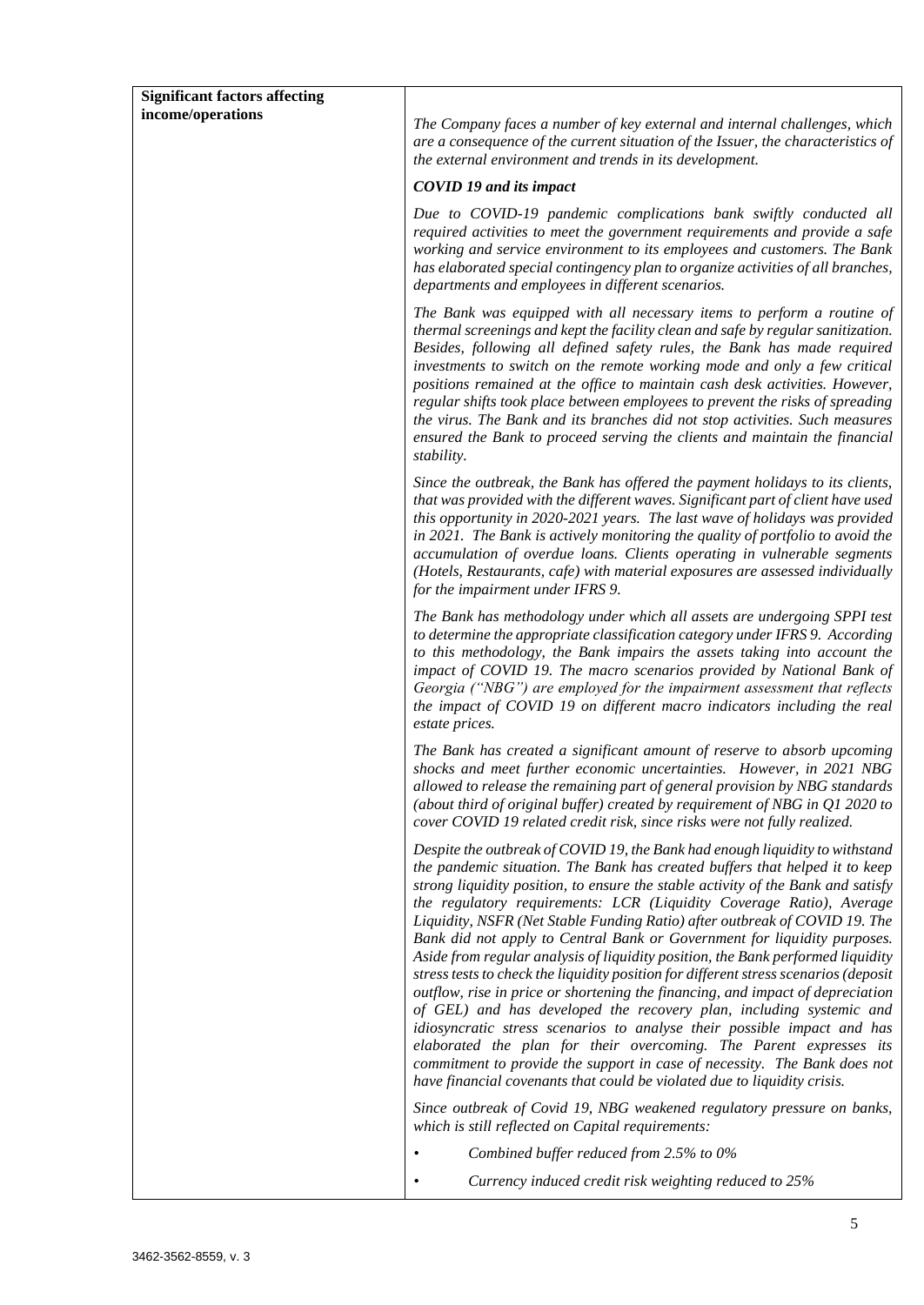|  | Pilar 2 requirement on CET1 reduced from 2.9% to 1.7%                                                                                                                                                                                                                                   |
|--|-----------------------------------------------------------------------------------------------------------------------------------------------------------------------------------------------------------------------------------------------------------------------------------------|
|  | Pilar $2$ – Tier 1 reduced from 3.9% to 2.3%                                                                                                                                                                                                                                            |
|  | Regulatory Capital Requirement reduced from 7.0% to 4.9%                                                                                                                                                                                                                                |
|  | Currently the Bank has enough capital to satisfy the regulatory requirements.<br>Besides, the Bank is actively working to diversify the sources of financing.<br>Overall, the bank has managed to implement all regulatory and internal<br><i>requirements.</i>                         |
|  | The Bank is well-positioned with strong capital, funding and liquidity<br>resources and it aims to ensure that this remains the case. The Bank also<br>continues to work with Government of Georgia and National Bank of Georgia<br>to take appropriate actions to manage this process. |
|  |                                                                                                                                                                                                                                                                                         |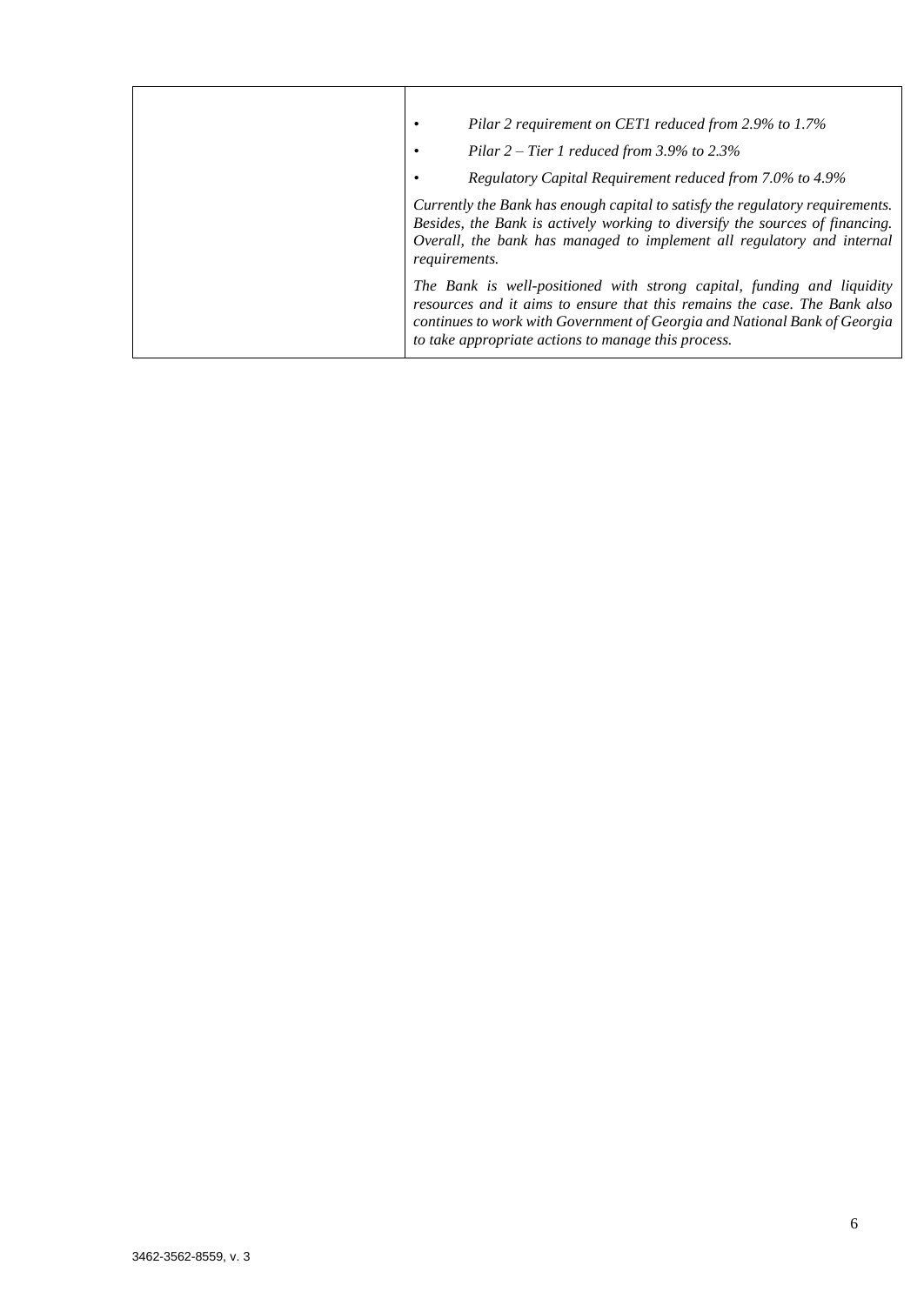| Risks specific to the Issuer and the<br><b>Securities</b> | The main risks inherent in the Bank's operations are credit risk, liquidity<br>risk, market risk (including currency risk and interest rate risk) and<br>operational risk. The following is a description of the Bank's risk<br>management policies and procedures in respect to those risks.                                                                                                                                                                                                                                                                                                                                                                                                                                                                                                                                                                                                                                                                                                                                                                                                                                                                                                                                                                                                                                  |
|-----------------------------------------------------------|--------------------------------------------------------------------------------------------------------------------------------------------------------------------------------------------------------------------------------------------------------------------------------------------------------------------------------------------------------------------------------------------------------------------------------------------------------------------------------------------------------------------------------------------------------------------------------------------------------------------------------------------------------------------------------------------------------------------------------------------------------------------------------------------------------------------------------------------------------------------------------------------------------------------------------------------------------------------------------------------------------------------------------------------------------------------------------------------------------------------------------------------------------------------------------------------------------------------------------------------------------------------------------------------------------------------------------|
|                                                           | <b>Risk Factors Relating to the Bank</b>                                                                                                                                                                                                                                                                                                                                                                                                                                                                                                                                                                                                                                                                                                                                                                                                                                                                                                                                                                                                                                                                                                                                                                                                                                                                                       |
|                                                           | - Credit risk is considered the Bank's risk of loss as a result of credit activity,<br>due to the inability of the borrower to timely pay back their obligation. For<br>effective credit risk management, the Bank carried out a number of measures,<br>both in the organisational structure and in the management of business<br>processes, which, itself, defined in the risk management policy and in the<br>guidelines of activities of various departments. All credit products in the Bank<br>are fully compliant with aforementioned requirements;                                                                                                                                                                                                                                                                                                                                                                                                                                                                                                                                                                                                                                                                                                                                                                      |
|                                                           | - Financial risks management policy reflects the risk profile, scale of<br>operations and development plans of the Bank. Financial Risk and Portfolio<br>Analysis department is responsible to manage the financial risks using this<br>financial (currency, interest rate, liquidity, etc.) risk management policies.<br>The main objectives of this policy are to minimize the losses that may arise in<br>various market conditions, also to ensure the existence of sufficient funds to<br>keep liquidity level at the safe layer. One of the main risk management tools<br>is the limits set by the financial counterparty (financial institutes), countries,<br>currency position, value at risk (the "VaR") by foreign currencies, currency<br>revaluation, liquidity and the Interest rate gaps, which determines the size of<br>risk acceptable to the Bank. Reports regarding the limit usage are submitted<br>to the Assets and Liabilities Committee on a monthly basis. In case of their<br>violation, risk reduction activities are taking place. Market risk management<br>is regulated by the relevant policies of the Bank where special focus is on<br>currency and interest rate risks. Market risk management policies are<br>coherent with the policy and requirements of the Parent and regulatory body. |
|                                                           | - <b>Currency risk.</b> The Treasury is the key department for managing the early<br>signs of currency risks, and the Financial Risk and Portfolio Analysis<br>Department is performing permanent monitoring of risks and controls limits.<br>The report of the Asset and Liability Management Committee is submitted on<br>monthly basis using currency positions and limits. In case of their violation,<br>the Committee reviews and takes into account various risk reduction<br>approaches. In order to manage currency risk, the following limits are defined<br>by the end of 2021: in foreign currencies (USD, EURO) open currency<br>position should not exceed USD 3,000 thousand and EUR 450 thousand. GEL<br>185 thousand for VaR limit of position in USD, GEL 35 thousand for VaR<br>limit of position in EURO, GEL 220 thousand for VaR limit of total OCP, GEL<br>270 000 for Stop loss limit;                                                                                                                                                                                                                                                                                                                                                                                                                 |
|                                                           | - Operational risk. Operational risk management (ORM) is an integral part<br>of the day-to-day operations of the Bank. Financial Risk and Portfolio<br>Analysis Department regularly monitors operational risks in order to avoid<br>them, or to perform activities for hedging or reducing the risk level in<br>accordance with their recommendations. Following to the mentioned steps<br>regular assessment and analysis of risks are performed for the products and<br>policies, which drives possible updates and adjustments within existing<br>recommendations or even establishing new recommendations and policies. In<br>2021 was established separate operation risk department to manage<br>operational risks.                                                                                                                                                                                                                                                                                                                                                                                                                                                                                                                                                                                                     |
|                                                           | - Regulatory risk. The financial institutes are highly regulated and face<br>regulatory risk. The regulations and various terms of its funding and other<br>arrangements require compliance with certain capital adequacy and other<br>ratios. The local regulator, the NBG, has introduced a capital adequacy<br>framework, which divides the current capital requirement across Pillar 1 and<br>Pillar 2 buffers. Additionally, the NBG can increase the prudential<br>requirements across the whole sector as well as for specific institutions within<br>it. Therefore, the Bank's profitability and performance may be compromised<br>by an increased regulatory burden, including higher capital requirements.                                                                                                                                                                                                                                                                                                                                                                                                                                                                                                                                                                                                           |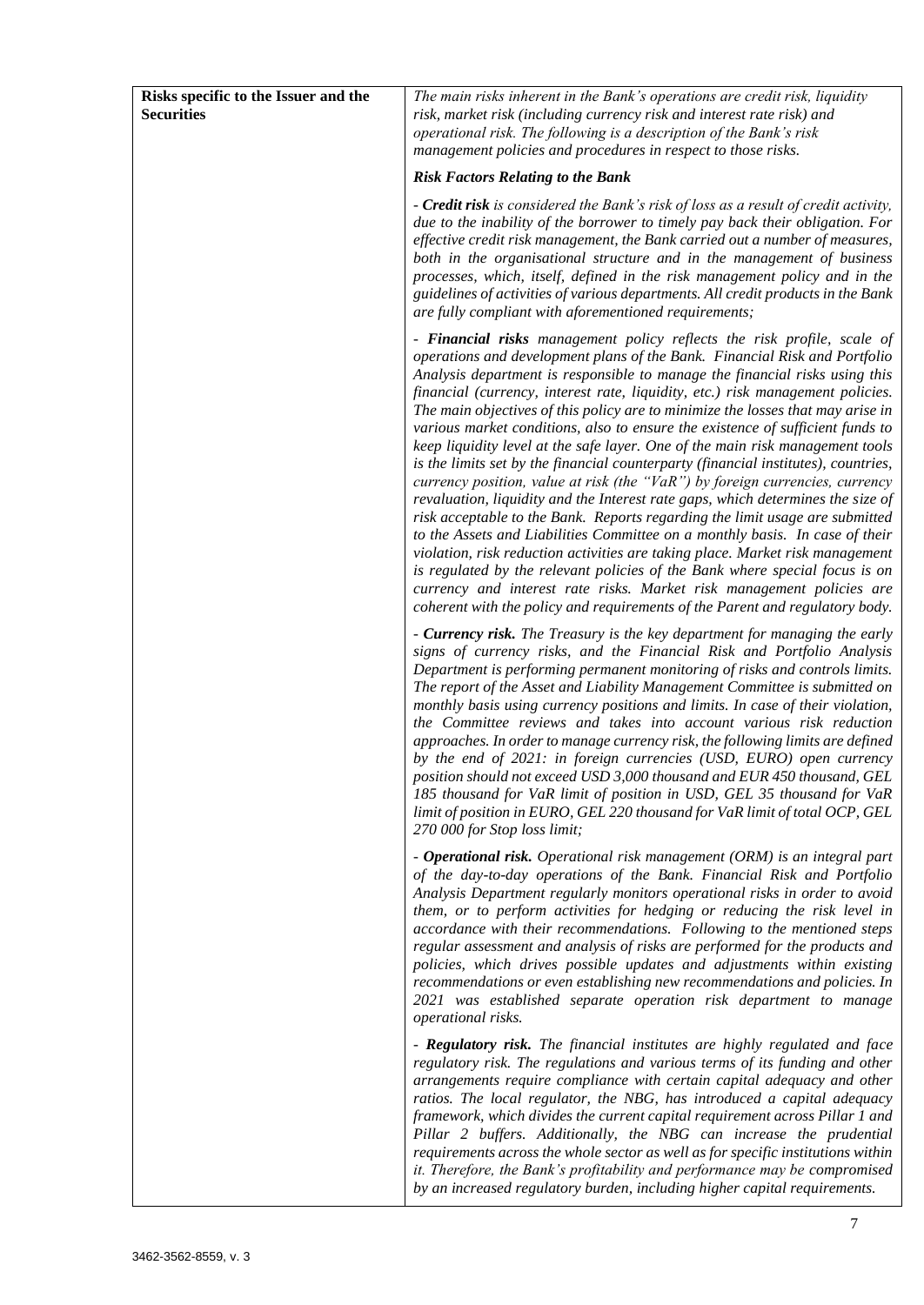*Financial analysis department calculates the regulatory ratios. The compliance with capital adequacy ratios set by the NBG is regularly monitored with the Bank's report prepared in accordance with the NBG accounting rules by the risk management bodies. Bank has developed recovery plan too, which was elaborated according to NBG regulation, that includes stress scenario of negative impact on loan portfolio quality and capital adequacy and covers detailed measures to overcome it. The Bank's capitalisation as of December 31, 2021 stood at 11.87% and 11.87% against the regulatory minimum requirement of 6.24% and 8.33% for Tier 1 and Total Tier 1 capital, respectively. The ratios are above the respective regulatory minimums.* 

*- Concentration risk. Despite positive trends, the Bank still has large individual exposures to single-name borrowers whose potential default would entail increased credit losses and high impairment charges. The exposure to the ten largest borrowers stands at 13.6% of total loan portfolio. It is also subject to cyclicality of certain economic sectors. This exposes the Bank to the increased cost of credit risk and impairment charges, if a single large borrower defaults or a material concentration of smaller borrowers default. The exposure to the 20 largest borrowers stands at 21.8% of the total loan portfolio.*

*The Credit Committees continuously performs the credit quality reviews in order to provide early identification of possible changes in the creditworthiness of the Bank's customers, potential losses and corrective actions needed to reduce the credit risk. The Bank also manages credit risks by setting industry-specific limits, determining the risk position of a borrower / group of borrowers, permanent monitoring of delinquent loans and formation of coherent reserves to strengthen bank to face potential losses. The Bank also has a credit rating system for business loans, which reflects the level of credit risk of clients.*

*- Liquidity risk. The liquidity risk is inherent in the banking operations and can be heightened by the numerous factors. These include an overreliance on, or an inability to access a particular source of funding.*

*To assess liquidity risk, the Financial Risk and Portfolio Analysis Department measures and analyses the level of use of limits set by the internal policy for short-term, medium-term and long-term gaps, in case of their violation, informs the – ALCO (Asset-Liability Committee), which, makes a decision to ensure sufficient liquidity. Limits are determined in accordance with the periods in relation to the cumulative gap of liquidity to total assets. Besides, other liquidity indicators (LCR – Liquidity Cover Ratio, NSFR – Net Stable Funding Ratio, early warning, liquid assets to liabilities, loans to assets, average liquidity) are introduced and monitored. Bank has developed contingency plan to manage the liquidity crisis situation, which provides an action plan for various crises. There is also recovery plan in place, which was elaborated according to of NBG regulation, which includes liquidity stress scenario and recovery measures for that situation.* 

*Throughout 2021, the Bank was in compliance with the risk appetite limits, including for liquidity. As of December 31, 2021, liquidity coverage ratio stood at 97.4%(GEL)/125.4% (in other foreign currency)/112.5% (total) with the corresponding regulatory requirements 75% (GEL)/100% (in other foreign currency)/100% (Total) and NSFR stood at 121,1% with regulatory requirement 100%.* 

#### *Key risks specific to the Bonds*

*(1) Delisting of the Bonds from the Official List may result into gains and interests accrued on the Bonds be taxable in the Republic of Kazakhstan.*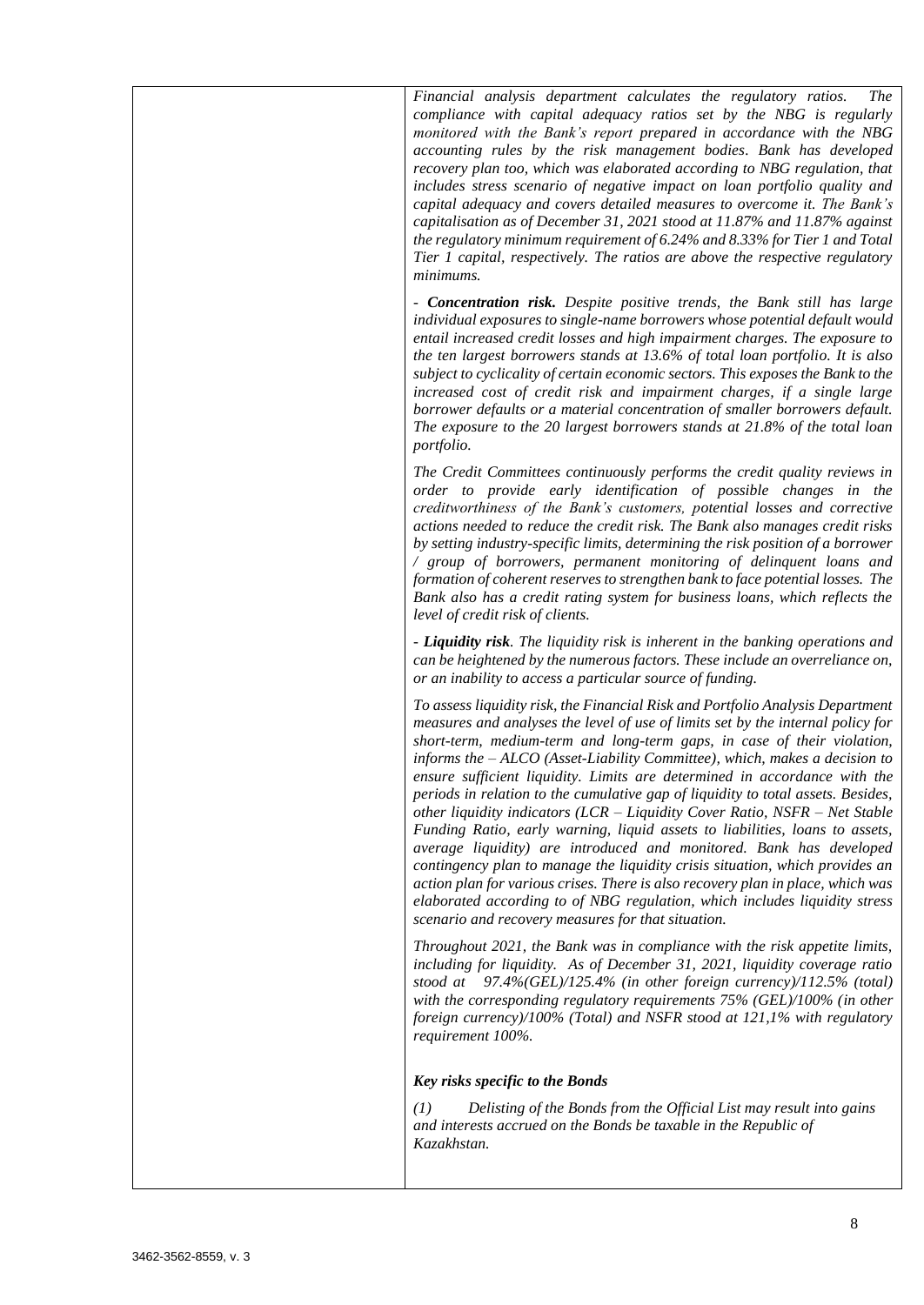| (2)<br>The market price of the Bonds may be volatile.                                                                                                                                                                                                                                                                                                                                                                                                                                                                                                  |
|--------------------------------------------------------------------------------------------------------------------------------------------------------------------------------------------------------------------------------------------------------------------------------------------------------------------------------------------------------------------------------------------------------------------------------------------------------------------------------------------------------------------------------------------------------|
| The Final Terms of the Bonds may be subject to amendments<br>(3)<br>(modification and waivers), which will be applied in case of the relevant<br>decision of the Bondholders.                                                                                                                                                                                                                                                                                                                                                                          |
| The Bonds may not be a suitable investment for all investors;                                                                                                                                                                                                                                                                                                                                                                                                                                                                                          |
| Each prospective investor must determine, based on its own<br>independent review and such professional advice as it deems appropriate<br>under the circumstances, that its acquisition of the Bonds is fully consistent<br>with its financial needs, objectives and condition, complies and is fully<br>consistent with all investment policies, guidelines and restrictions applicable<br>to it and is a fit, proper and suitable investment for it, notwithstanding the<br>clear and substantial risk inherent in investing in or holding the Bonds; |
| Each prospective investor must determine the suitability of that<br>investment considering its own circumstances.                                                                                                                                                                                                                                                                                                                                                                                                                                      |
| Each prospective investor should:                                                                                                                                                                                                                                                                                                                                                                                                                                                                                                                      |
| be an Accredited Investor as defined in the AIFC Market Rules and<br>(I)<br>have sufficient knowledge and experience to make a meaningful evaluation<br>of the Bonds, the merits and risks of investing in the Bonds and the<br>information contained or incorporated herein;                                                                                                                                                                                                                                                                          |
| have access to, and knowledge of appropriate analytical tools to<br>(II)<br>evaluate, in the context of its own financial situation, an investment in the<br>Bonds and the impact that any such investment will have on its overall<br>investment portfolio;                                                                                                                                                                                                                                                                                           |
| (III)<br>have sufficient financial resources and liquidity to bear the risks of<br>an investment in the Bonds, including any currency exchange risk;                                                                                                                                                                                                                                                                                                                                                                                                   |
| understand thoroughly the terms of the Bonds and be familiar with<br>(iv)<br>the behaviour of the financial markets and any relevant indices;                                                                                                                                                                                                                                                                                                                                                                                                          |
| be able to evaluate (either alone or with the help of a financial adviser)<br>possible scenarios for economic, interest rate and other factors that may<br>affect its investment and its ability to bear the risks of such investment; and<br>consult its own advisers as to legal, tax and related aspects of an investment<br>in the Bonds.                                                                                                                                                                                                          |
| By the Issuer best knowledge there is no any conflict of interest related to the<br>issue of the Bonds or their admission to trading.                                                                                                                                                                                                                                                                                                                                                                                                                  |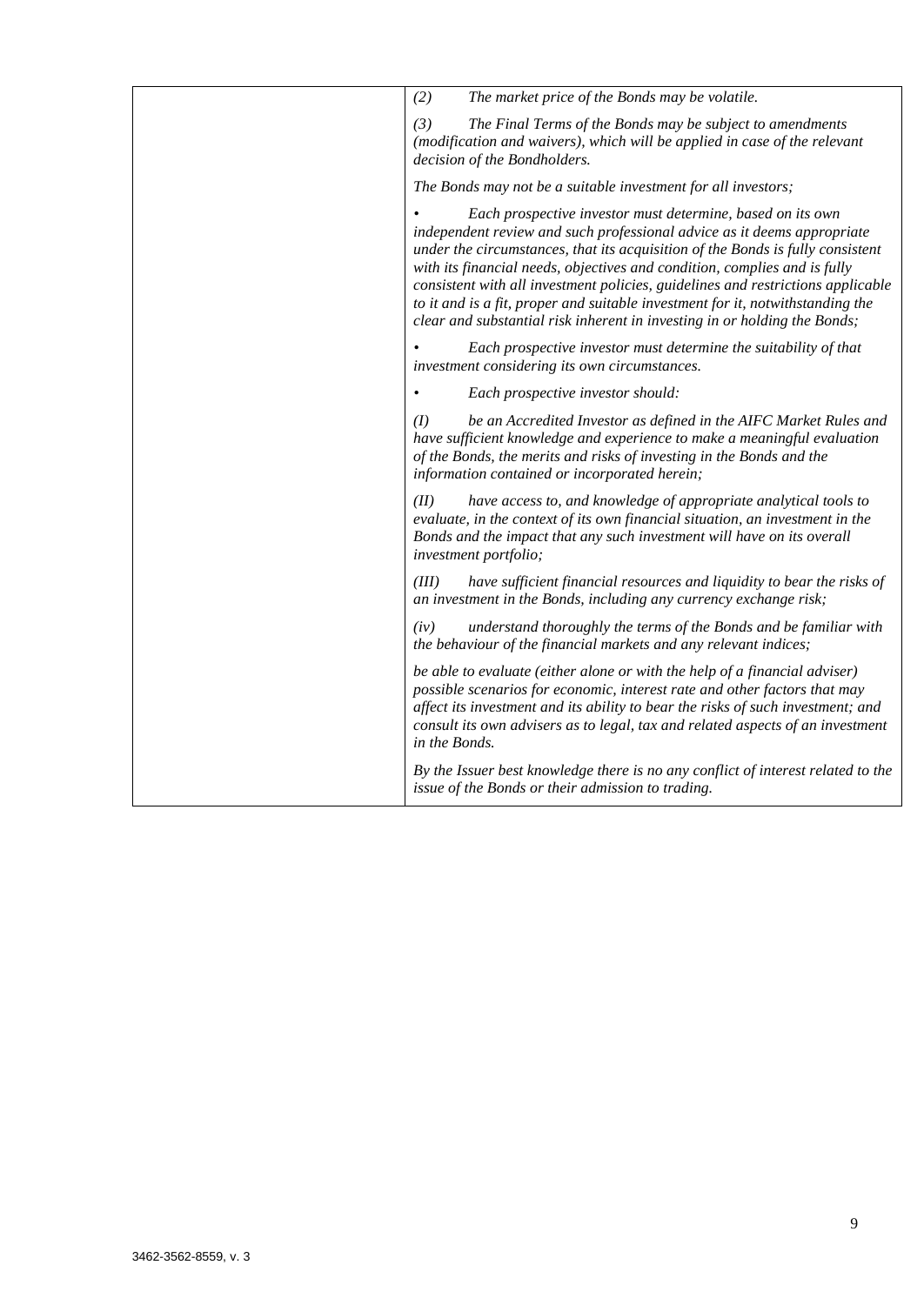| Description of the principal markets | The principal markets in which the Issuer operates is Georgia.                                                                                                                                                                                                                                                                                                                                                                                                                                                                                                                                                                                                                    |
|--------------------------------------|-----------------------------------------------------------------------------------------------------------------------------------------------------------------------------------------------------------------------------------------------------------------------------------------------------------------------------------------------------------------------------------------------------------------------------------------------------------------------------------------------------------------------------------------------------------------------------------------------------------------------------------------------------------------------------------|
| in which the Issuer operates         |                                                                                                                                                                                                                                                                                                                                                                                                                                                                                                                                                                                                                                                                                   |
|                                      | The banking sector of Georgia as of 01 January 2022 is represented by 14<br>banks. As at December 31, 2021 according to the consolidated report of<br>commercial banks of Georgia issued by the NBG, the Bank ranked at 10th<br>place by total assets and it has reached market share of $1.62\%$ in the banking<br>sector.                                                                                                                                                                                                                                                                                                                                                       |
|                                      | Major indicators of the banking sector as at 01 January 2022 are the<br>following:                                                                                                                                                                                                                                                                                                                                                                                                                                                                                                                                                                                                |
|                                      | 1.<br>Total assets of Georgia banks amounted to GEL 60.6 billion, and<br>increased for 2021 by 6.5% (comparing end of December 2021 to<br>end of December 2020).                                                                                                                                                                                                                                                                                                                                                                                                                                                                                                                  |
|                                      | 2.<br>Total liabilities of Georgia banks comprised of GEL 52.8 billion and<br>increased for 2021 by 3.6% (comparing end of December 2021 to<br>end of December 2020). The largest share in total liabilities of banks<br>relates to non-bank deposits $-70.4\%$ .                                                                                                                                                                                                                                                                                                                                                                                                                 |
|                                      | 3.<br>The deposit base of the banking sector increased by 7.4% over the<br>year and amounted to GEL 38.0 billion.                                                                                                                                                                                                                                                                                                                                                                                                                                                                                                                                                                 |
|                                      | $\overline{4}$ .<br>The largest growth in household deposits in absolute terms was TBC<br>Bank $(+11.9\%$ yoy, $+GEL$ 862.7 billion), Bank of Georgia $(+9.5\%$<br>yoy, +GEL 704.5 billion), Credo Bank (acquired FINCA Bank<br>during $2021$ ) (+147.9% yoy, +GEL 159.3 billion). The largest<br>outflow of household deposits in 2021 occurred in the Pasha Bank (-<br>17.4% yoy, -GEL 7.7 billion) and IsBank Georgia (-19.3% yoy, -GEL<br>5.5 billion).                                                                                                                                                                                                                       |
|                                      | 5.<br>Net profit of the banking sector amounted to GEL 2,082 billion,<br>having increased by $1,997.50\%$ yoy.                                                                                                                                                                                                                                                                                                                                                                                                                                                                                                                                                                    |
|                                      | The gross loan portfolio of the banking sector increased by 12.72 %<br>6.<br>to GEL 43,097 billion. The largest portfolio growth was Bank of<br>Georgia (+15.4% yoy, + GEL 2,053 billion), TBC Bank (+12.25%<br>yoy, + GEL 1,827 billion), Credo Bank (+40.19% yoy, + GEL 428<br>billion), Liberty Bank $(+18.05\%$ yoy, $+$ GEL 302 billion) and Halyk<br>Bank Georgia (+40.09% yoy, + GEL 211 billion). The loan portfolio<br>accounts for 71.15 % of the total assets of the banking sector.<br>7.<br>Dollarization Ratio (Share of Foreign Currency Denominated<br>Deposits in Total Deposits) of the Total Non-Bank Deposits in 2021<br>was 59.9% and decreased by 2.4% yoy. |
|                                      | Macroeconomic indicators:                                                                                                                                                                                                                                                                                                                                                                                                                                                                                                                                                                                                                                                         |
|                                      | As of 01 January, the share of assets banking sector to GDP is 100.6%; The<br>share of the loan portfolio in $GDP - 71.6\%$ ; The share of customer deposits<br>to $GDP - 61.7\%$ ( $GDP$ data is preliminary, final data will be issued on<br>November 15, 2022).                                                                                                                                                                                                                                                                                                                                                                                                                |
|                                      | Source: https://nbg.gov.ge/en/statistics/statistics-data                                                                                                                                                                                                                                                                                                                                                                                                                                                                                                                                                                                                                          |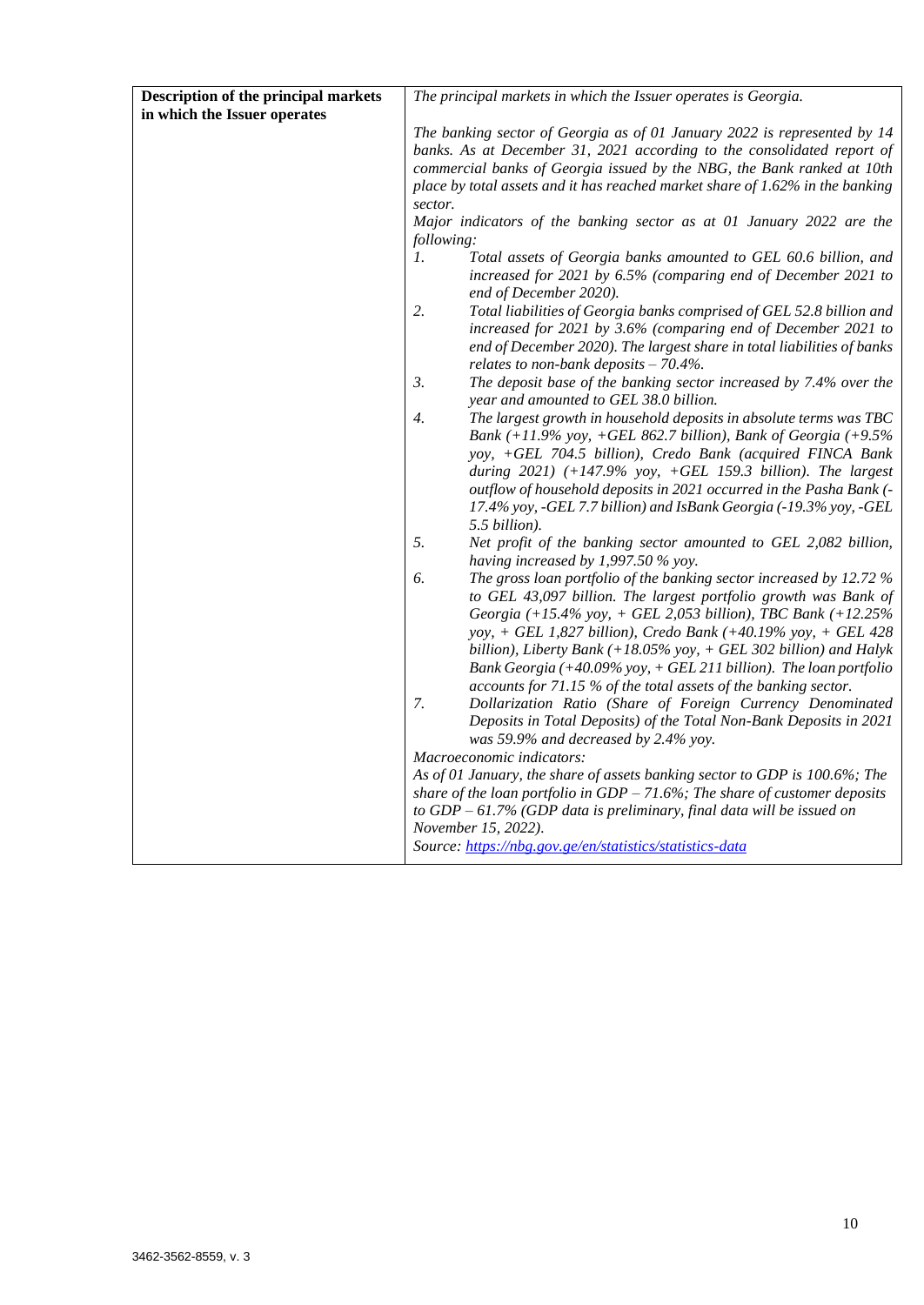| Principal assets of the issuer |                                                                                                                                                                                                                                                                                                                                                                                                                                                                                                                                                                                                                                                                                                                                                                                                                                        |              |                                     |                                     |                                                                |
|--------------------------------|----------------------------------------------------------------------------------------------------------------------------------------------------------------------------------------------------------------------------------------------------------------------------------------------------------------------------------------------------------------------------------------------------------------------------------------------------------------------------------------------------------------------------------------------------------------------------------------------------------------------------------------------------------------------------------------------------------------------------------------------------------------------------------------------------------------------------------------|--------------|-------------------------------------|-------------------------------------|----------------------------------------------------------------|
|                                |                                                                                                                                                                                                                                                                                                                                                                                                                                                                                                                                                                                                                                                                                                                                                                                                                                        |              |                                     | As at 31 December 2021<br>(audited) |                                                                |
|                                |                                                                                                                                                                                                                                                                                                                                                                                                                                                                                                                                                                                                                                                                                                                                                                                                                                        |              | in thousands<br>of Georgian<br>Lari |                                     | % of total<br>assets                                           |
|                                | Cash and cash equivalents                                                                                                                                                                                                                                                                                                                                                                                                                                                                                                                                                                                                                                                                                                                                                                                                              |              | 116,169                             |                                     | 11,6%                                                          |
|                                | Mandatory cash balance with the<br><b>NBG</b>                                                                                                                                                                                                                                                                                                                                                                                                                                                                                                                                                                                                                                                                                                                                                                                          |              | 100,835                             |                                     | 10,1%                                                          |
|                                | Due from financial institutions                                                                                                                                                                                                                                                                                                                                                                                                                                                                                                                                                                                                                                                                                                                                                                                                        |              |                                     | 815                                 | 0,1%                                                           |
|                                | Loans to customers                                                                                                                                                                                                                                                                                                                                                                                                                                                                                                                                                                                                                                                                                                                                                                                                                     |              | 725,031                             |                                     | 72,3%                                                          |
|                                | Investments in equity instruments                                                                                                                                                                                                                                                                                                                                                                                                                                                                                                                                                                                                                                                                                                                                                                                                      |              |                                     | 54                                  | 0,0%                                                           |
|                                | Investments in debt instruments                                                                                                                                                                                                                                                                                                                                                                                                                                                                                                                                                                                                                                                                                                                                                                                                        |              | 17,309                              |                                     | 1,7%                                                           |
|                                | Property and equipment*                                                                                                                                                                                                                                                                                                                                                                                                                                                                                                                                                                                                                                                                                                                                                                                                                |              | 17,007                              |                                     | 1,7%                                                           |
|                                | Intangible assets                                                                                                                                                                                                                                                                                                                                                                                                                                                                                                                                                                                                                                                                                                                                                                                                                      |              | 4,499                               |                                     | 0,4%                                                           |
|                                | Current income tax asset                                                                                                                                                                                                                                                                                                                                                                                                                                                                                                                                                                                                                                                                                                                                                                                                               |              |                                     | 21                                  | 0,0%                                                           |
|                                | Other assets                                                                                                                                                                                                                                                                                                                                                                                                                                                                                                                                                                                                                                                                                                                                                                                                                           |              | 21,243                              |                                     | 2,1%                                                           |
| <b>Capital resources</b>       | <b>TOTAL ASSETS</b><br>Historically, the main sources of the Bank's equity are the contributions                                                                                                                                                                                                                                                                                                                                                                                                                                                                                                                                                                                                                                                                                                                                       |              | 1,002,983                           |                                     | 100,0%                                                         |
|                                | made by 100% shareholder of the Bank and the profit received from<br>operating activities.<br>in thousands of                                                                                                                                                                                                                                                                                                                                                                                                                                                                                                                                                                                                                                                                                                                          | <b>Share</b> | <b>Property</b>                     | <b>Retained</b>                     | <b>Total</b>                                                   |
|                                | Georgian Lari                                                                                                                                                                                                                                                                                                                                                                                                                                                                                                                                                                                                                                                                                                                                                                                                                          | capital      | revaluatio<br>n reserve             | earnings                            | equity                                                         |
|                                | As at 31 December<br>2020                                                                                                                                                                                                                                                                                                                                                                                                                                                                                                                                                                                                                                                                                                                                                                                                              | 76,000       | 1,983                               | 47,793                              | 125,776                                                        |
|                                | Profit for the period                                                                                                                                                                                                                                                                                                                                                                                                                                                                                                                                                                                                                                                                                                                                                                                                                  |              |                                     | 15,409                              | 15,409                                                         |
|                                | Release of revaluation<br>reserve due to<br>depreciation of<br>previously revalued<br>assets                                                                                                                                                                                                                                                                                                                                                                                                                                                                                                                                                                                                                                                                                                                                           |              | (23)                                | 23                                  |                                                                |
|                                | As at 31 December<br>2021                                                                                                                                                                                                                                                                                                                                                                                                                                                                                                                                                                                                                                                                                                                                                                                                              | 76,000       | 1,960                               | 63,225                              | 141,185                                                        |
|                                | The Cash and cash equivalents of the Issuer in reporting period was<br>increased by 2.7 times due to increase in cash flow from financing<br>activities, which is supported by proceeds from loans and deposits<br>received from customers. The negative value in cash flow from operating<br>activities can be explained by loan portfolio growth in 2021, cash outflow<br>on customer loans amounted 248,817 thousand Georgian Lari.<br>Statement Of Cash Flows for the year ended 31 December 2021 (in<br>thousands of Georgian Lari)<br>Cash outflow from operating activities<br>Cash outflow from investing activities<br>Cash inflow from financing activities<br>Effect of exchange rate changes on cash and cash equivalents<br>Net increase in cash and cash equivalents<br>Cash and cash equivalents, beginning of the year |              |                                     |                                     | (77, 735)<br>(2,177)<br>155,261<br>(2,224)<br>73,135<br>43,032 |
|                                | Cash and cash equivalents, end of the year                                                                                                                                                                                                                                                                                                                                                                                                                                                                                                                                                                                                                                                                                                                                                                                             |              |                                     |                                     | 116,169                                                        |
|                                |                                                                                                                                                                                                                                                                                                                                                                                                                                                                                                                                                                                                                                                                                                                                                                                                                                        |              |                                     |                                     |                                                                |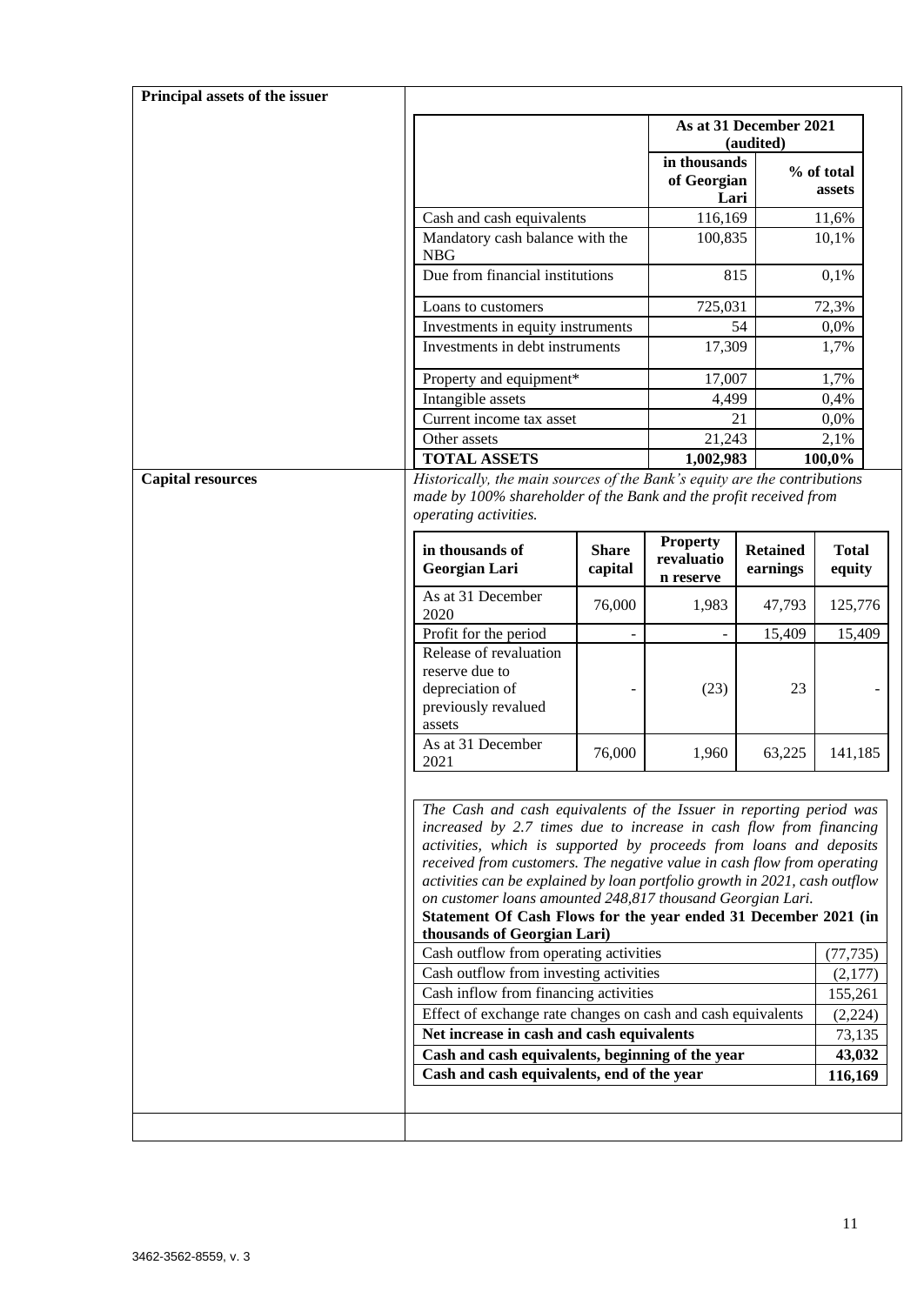| <b>Ownership structure (group</b><br>structure)                                            | The Issuer is part of a group, for understanding of the Issuer's business as a<br>whole, please find the link to the diagram of the organisational structure of<br>the group, which is publicly available on at following website<br>https://halykbank.kz/en/about/halyk_group]                                                                                                                                                                                                        |  |  |
|--------------------------------------------------------------------------------------------|----------------------------------------------------------------------------------------------------------------------------------------------------------------------------------------------------------------------------------------------------------------------------------------------------------------------------------------------------------------------------------------------------------------------------------------------------------------------------------------|--|--|
| <b>Ultimate Holding Company</b>                                                            | The Ultimate Holding Company of the Issuer JSC «Holding group<br>«ALMEX» is a joint stock company incorporated under the laws of<br>Kazakhstan with the registered office at 17 Kabanbay Batyr ave. Block E,<br>Esil district, 010000, Nur-Sultan, Kazakhstan.                                                                                                                                                                                                                         |  |  |
| Share capital                                                                              | As at 01 March 2022:<br>(a) the total of the Issuer's authorised share capital $-76,000$ ordinary<br>shares;<br>(b) the number of shares issued and fully paid $-76,000$ ;<br>$(c)$ a nominal amount of GEL 1,000.<br>There is no any outstanding option or convertible financial product. There<br>were no shares held in treasury. The Bank has in issue one class of ordinary<br>shares, all of which are fully paid up, and it does not have preference shares<br>in issue.        |  |  |
|                                                                                            | <b>SECTION 3. INFORMATION ON SECURITIES</b>                                                                                                                                                                                                                                                                                                                                                                                                                                            |  |  |
| Class, type                                                                                | Coupon Senior Unsecured Bonds.                                                                                                                                                                                                                                                                                                                                                                                                                                                         |  |  |
| <b>Number of the Bonds issued under</b><br>the Programme and the face value of<br>the Bond | 450 Bonds with face value USD 100,000                                                                                                                                                                                                                                                                                                                                                                                                                                                  |  |  |
| Aggregate principal amount of the<br>Programme                                             | USD 45,000,000 (forty five million)                                                                                                                                                                                                                                                                                                                                                                                                                                                    |  |  |
| <b>Currency</b>                                                                            | The currency of the Bonds will be in US dollars. All payments (interest and<br>principal) shall be made by the Issuer by way of money transfer in US dollars.                                                                                                                                                                                                                                                                                                                          |  |  |
| <b>Face value</b>                                                                          | <b>USD 100,000</b>                                                                                                                                                                                                                                                                                                                                                                                                                                                                     |  |  |
| <b>Programme Validity</b><br>Period:                                                       | 31 December 2027                                                                                                                                                                                                                                                                                                                                                                                                                                                                       |  |  |
| <b>Issue date</b>                                                                          | Issue Date of each Tranche shall be specified in the relevant Final Terms                                                                                                                                                                                                                                                                                                                                                                                                              |  |  |
| <b>Maturity date:</b>                                                                      | To be determined in the Final Terms of each Tranche, but the Maturity Date<br>cannot be later than expiration of the Programme validity period.                                                                                                                                                                                                                                                                                                                                        |  |  |
| <b>Coupon Rate</b>                                                                         | To be determined in the Final Terms of each Tranche                                                                                                                                                                                                                                                                                                                                                                                                                                    |  |  |
| Procedure and conditions for<br>payment of interest on the Bonds                           | Coupon interest payments on the Bonds shall be paid to the Person shown on<br>the register that the Issuer shall procure to be kept by AIX Registrar in<br>accordance with AIX Registrar's regulations at 23:59:59 on the day<br>preceding each coupon payment date (the "Record Date").                                                                                                                                                                                               |  |  |
|                                                                                            | The coupon payment will be made within 10 (ten) calendar days following a<br>date specified in the relevant Final Terms of each Tranche. If the last day of<br>the Coupon payment periods is holiday/weekend, then the coupon date should<br>be moved to the next business day.                                                                                                                                                                                                        |  |  |
|                                                                                            | The amount of the interest payable to each Bondholder at the payment date is<br>calculated as the multiplication of the face value of the placed Bonds owned<br>by the respective Bondholder and the Coupon Rate, which is paid 2 (two)<br>times per each year every $6$ (six) months from the Issue date until the expiry<br>of the period of the Bonds circulation. The last payment of the coupon interest<br>is carried out simultaneously with the principal amount of the Bonds. |  |  |
| <b>Bonds circulation term</b>                                                              | To be determined in the Final Terms of each Tranche.                                                                                                                                                                                                                                                                                                                                                                                                                                   |  |  |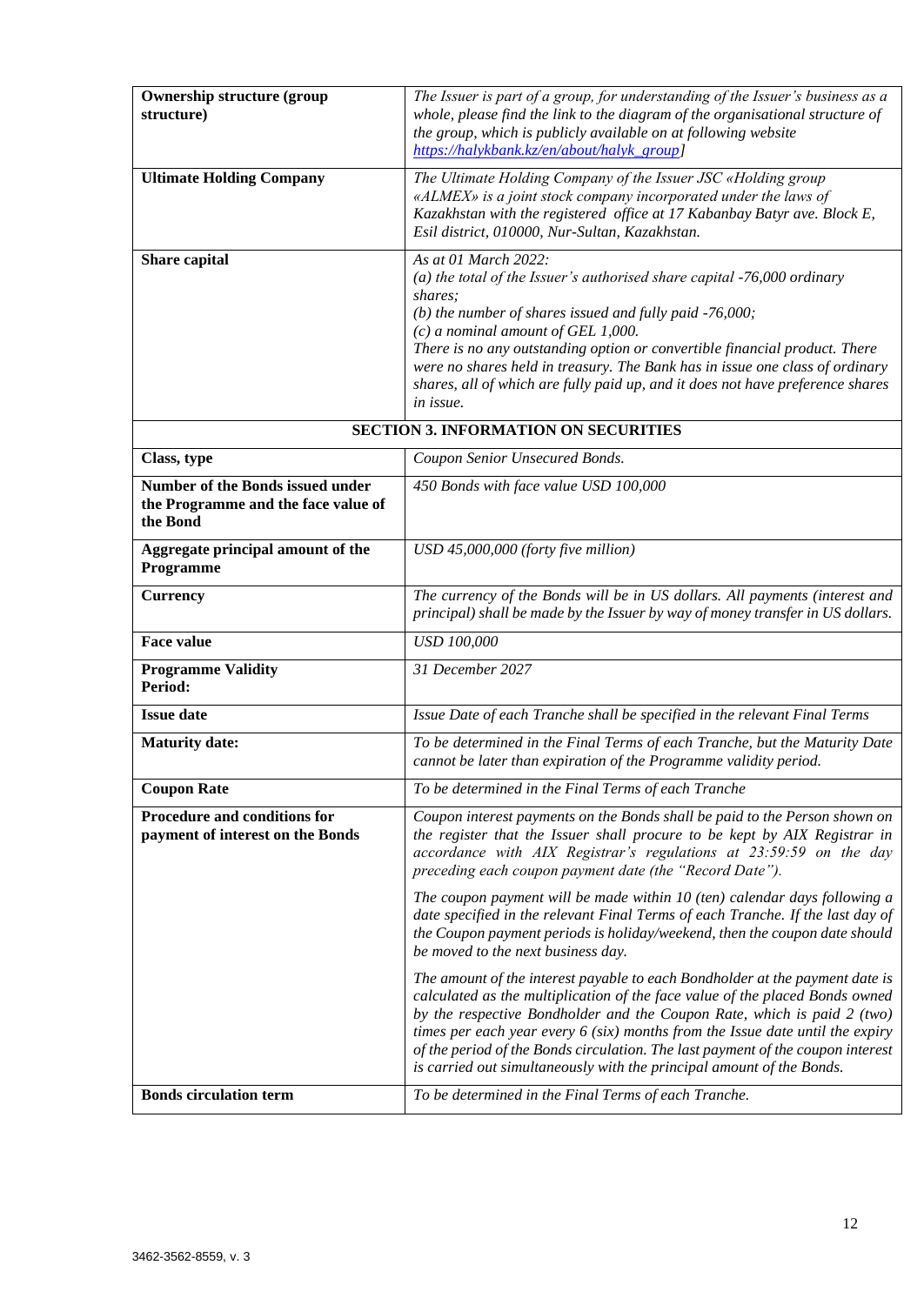| <b>Penalty</b>                     | The Issuer shall pay a penalty to the Bondholders for each day, on which any<br>amount payable under the Bonds remains due and unpaid (the "Unpaid<br>Amount"), at the rate equal to the Coupon Rate. The amount of penalty<br>payable per any Unpaid Amount in respect of any Bonds shall be equal to the<br>product of the Coupon Rate, the Unpaid Amount and the number of calendar<br>days on which any such Unpaid Amount remains due and unpaid divided by<br>360, rounding the resultant figure to the nearest cent, half of any such cent<br>being rounded upwards. |
|------------------------------------|-----------------------------------------------------------------------------------------------------------------------------------------------------------------------------------------------------------------------------------------------------------------------------------------------------------------------------------------------------------------------------------------------------------------------------------------------------------------------------------------------------------------------------------------------------------------------------|
| The maturity date and arrangements | To be determined in the Final Terms of each Tranche                                                                                                                                                                                                                                                                                                                                                                                                                                                                                                                         |
|                                    | Payments on the repayment of the principal debt on the Bonds are made<br>simultaneously with the coupon payment on the last coupon period.                                                                                                                                                                                                                                                                                                                                                                                                                                  |
|                                    | Repayment of the principal debt will be carried out by transferring money to<br>the bank accounts of the Bondholders, who have the right to receive the<br>specified payment and have been registered as the Bondholders by AIX<br>Registrar as at 23:59:59 (according to the time of Nur-Sultan) on the Record<br>Date.                                                                                                                                                                                                                                                    |
| <b>Events of Default</b>           | If any one or more of the below events (each an "Event of Default") shall<br>occur, the Bondholder may give not less than 15 days and not more than 30<br>days written notice (see "Annex $-2$ ") to the Issuer at its registered office that<br>such Bonds are immediately repurchased, at its principal amount together<br>with accrued interest (if any) to the date of payment.                                                                                                                                                                                         |
|                                    | Non-payment: the Issuer fails to pay the principal debt of any of the<br>$\left(a\right)$<br>Bonds when the same becomes due and payable either at maturity, by<br>declaration or otherwise or the Issuer is in default with respect to the coupon<br>payment or additional amounts on any of the Bonds and such default in<br>respect of interest or additional amounts continues for a period of five<br>calendar days.                                                                                                                                                   |
|                                    | Breach of other obligations: the Issuer defaults in the performance or<br>(b)<br>observance of, or compliance with, any of its other obligations or<br>undertakings in respect of any of the Bonds and either such default is not<br>capable of remedy or such default (if capable of remedy) is not remedied<br>within 30 calendar days.                                                                                                                                                                                                                                   |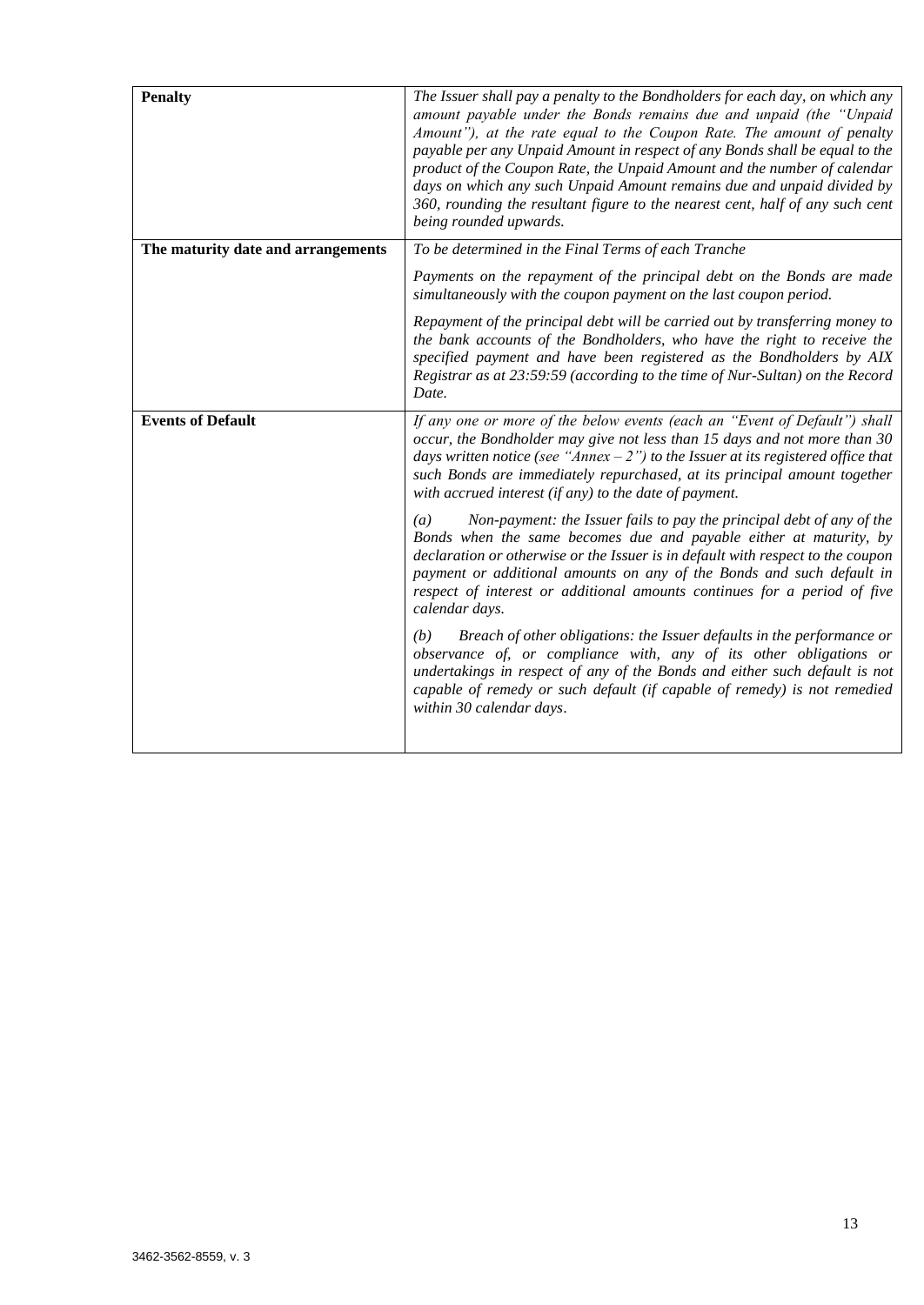| Early redemption at the option of          | To be determined in the Final Terms of each Tranche                                                                                                                                                                                                                                                                                                                                                                                            |
|--------------------------------------------|------------------------------------------------------------------------------------------------------------------------------------------------------------------------------------------------------------------------------------------------------------------------------------------------------------------------------------------------------------------------------------------------------------------------------------------------|
| <b>Bondholders on the Event of Default</b> | The Issuer, within 3 (three) Business Days following the day of any of the<br>Events of Default, is obliged to inform the Bondholders about this Event of<br>Default with a detailed description of the reasons for the announcement of the<br>Event of Default. Bringing this information to the notice of the Bondholders<br>is carried out by posting the corresponding information message through AIX<br>Regulatory Announcement Service. |
|                                            | The Bondholders have the right to submit to the Issuer, and the Issuer is<br>obliged to accept written claims for the redemption of their Bonds indicating<br>the number of Bonds declared for repurchasing within 30 (thirty) calendar<br>days following the first publication of information about the breach of any of<br>the obligation by the Issuer.                                                                                     |
|                                            | The Issuer must make relevant corporate decisions and take necessary actions<br>to execute received claims within 30 (thirty) calendar days following the last<br>day of the period of acceptance of the written redemption claims in the event<br>that at least one written claim for the redemption of the Bonds is received.                                                                                                                |
|                                            | The Issuer is obliged at the request of the Bondholders to redeem the Bonds<br>at the highest of the following prices:                                                                                                                                                                                                                                                                                                                         |
|                                            | the price corresponding to the face value of the Bonds, plus the accrued<br><i>interest:</i>                                                                                                                                                                                                                                                                                                                                                   |
|                                            | fair market price of the Bonds.                                                                                                                                                                                                                                                                                                                                                                                                                |
|                                            | Bondholders who have not submitted a claim for redemption are entitled to<br>redeem their Bonds at the end of their circulation period specified in the Final<br>Terms of each Tranche.                                                                                                                                                                                                                                                        |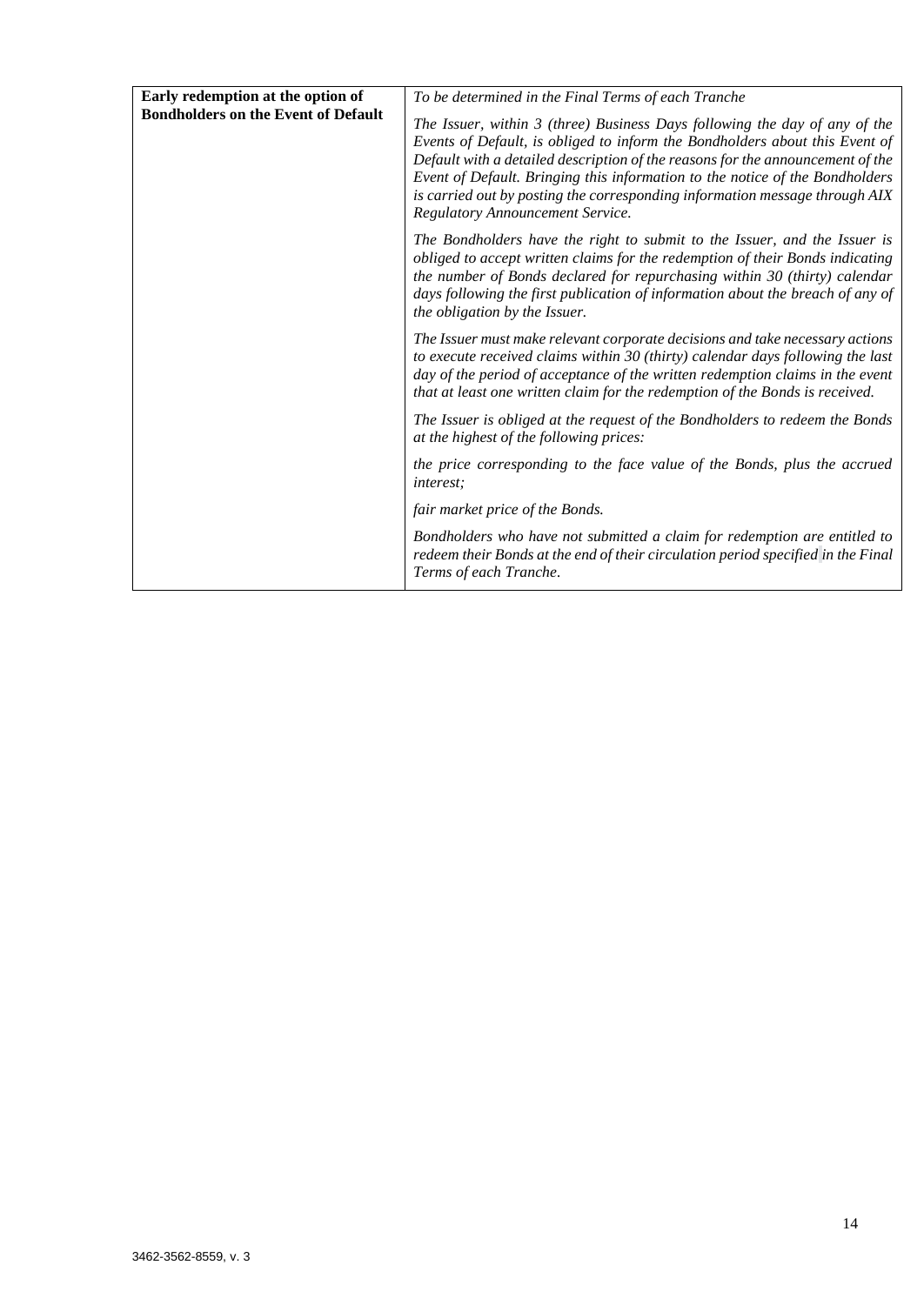| Early redemption at the option of | To be determined in Final Terms of each Tranche                                                                                                                                                                                                                                                                                                                                                                                                                                                                                                                                                                                                                                                                                                                                                                                                                                                                                                                                                                                                                                                                                                                                                                                                                                                                                                                                                                                                                                                                                                                                                                                                                                                                                                                                                                                                                                                                                                                                          |
|-----------------------------------|------------------------------------------------------------------------------------------------------------------------------------------------------------------------------------------------------------------------------------------------------------------------------------------------------------------------------------------------------------------------------------------------------------------------------------------------------------------------------------------------------------------------------------------------------------------------------------------------------------------------------------------------------------------------------------------------------------------------------------------------------------------------------------------------------------------------------------------------------------------------------------------------------------------------------------------------------------------------------------------------------------------------------------------------------------------------------------------------------------------------------------------------------------------------------------------------------------------------------------------------------------------------------------------------------------------------------------------------------------------------------------------------------------------------------------------------------------------------------------------------------------------------------------------------------------------------------------------------------------------------------------------------------------------------------------------------------------------------------------------------------------------------------------------------------------------------------------------------------------------------------------------------------------------------------------------------------------------------------------------|
| <b>Bondholders (Put Option)</b>   | 1. Early redemption at the option of the Bondholders starting from the first                                                                                                                                                                                                                                                                                                                                                                                                                                                                                                                                                                                                                                                                                                                                                                                                                                                                                                                                                                                                                                                                                                                                                                                                                                                                                                                                                                                                                                                                                                                                                                                                                                                                                                                                                                                                                                                                                                             |
|                                   | anniversary of the Issue Date of the Bonds.                                                                                                                                                                                                                                                                                                                                                                                                                                                                                                                                                                                                                                                                                                                                                                                                                                                                                                                                                                                                                                                                                                                                                                                                                                                                                                                                                                                                                                                                                                                                                                                                                                                                                                                                                                                                                                                                                                                                              |
|                                   | The Issuer shall, at the option of the Bondholder of any Bonds, redeem such<br>Bonds on any Interest Payment Date after the first year of the Issue Date of<br>the Bonds ("the Put Settlement Date") at a price equal to 100 per cent. of<br>its principal amount together with interest accrued to such date. In order<br>to exercise the put option pursuant to this Condition (Redemption at the<br>option of Noteholders (Put Option)), a Bondholder shall give a notice (see<br>"Annex $-2$ ") for such early redemption ("Put Option Notice"), in<br>accordance with Condition "Notices", to the Issuer not less than 60 (sixty)<br>calendar days before the Put Settlement Date. A Bondholder shall clearly<br>state in the duly completed Put Option Notice the number of Bonds for<br>redemption on the Put Settlement Date. The Put Option Notice, once given,<br>shall be irrevocable. The Issuer, upon receiving the Put Option Notices<br>from the Bondholders, will send a list of such Bondholders to the AIX CSD<br>requesting to block the Bonds put by the Bondholders for early redemption.<br>The Bonds blocked by the AIX CSD will not be tradable until they are<br>redeemed by the Issuer. The Issuer shall redeem the Bonds within 5 (five)<br>business days after (and including) the Put Settlement Date at 100 per cent.<br>of the principal amount of the Bonds together with accrued interest to be<br>paid on the relevant Interest Payment Date. Any such redemption by the<br>Issuer shall be made, if applicable, with relevant accrued interest on such<br>redeemed Bonds.                                                                                                                                                                                                                                                                                                                                                                             |
|                                   | 2. Early redemption at the option of Bondholders on the Change of Control                                                                                                                                                                                                                                                                                                                                                                                                                                                                                                                                                                                                                                                                                                                                                                                                                                                                                                                                                                                                                                                                                                                                                                                                                                                                                                                                                                                                                                                                                                                                                                                                                                                                                                                                                                                                                                                                                                                |
|                                   | If a Change of Control occurs, the Issuer shall promptly and in any event<br>within 14 calendar days thereafter, give notice of such Change of Control<br>to the Bondholders ("the Change of Control Notice") in accordance with<br>Condition 15 (Notices). The Change of Control Notice shall specify any<br>Interest Payment Date after the first year of the Issue Date of the Bonds<br>("the Change of Control Put Settlement Date") upon which the Issuer shall,<br>at the option of the Bondholder of any Bonds, redeem such Bonds at a price<br>equal to 100 per cent. of its principal amount together with interest accrued<br>to such date. In order to exercise the option contained in this Condition<br>(Early redemption at the option of Bondholders (Put Option)), a<br>Bondholder shall give a notice for such early redemption ("Put Option<br>Notice"), in accordance with Condition "Notices", to the Issuer not less<br>than 60 (sixty) calendar days before the Change of Control Put Settlement<br>Date. A Bondholder shall clearly state in the duly completed Put Option<br>Notice the number of Bonds for redemption on the Change of Control Put<br>Settlement Date. The Put Option Notice, once given, shall be irrevocable.<br>The Issuer, upon receiving the Put Option Notices from the Bondholders,<br>will send a list of such Bondholders to the AIX CSD requesting to block the<br>Bonds put by the Bondholders for early redemption. The Bonds blocked by<br>the AIX CSD will not be tradable until they are redeemed by the Issuer. The<br>Issuer shall redeem the Bonds within 5 (five) business days after (and<br>including) the Change of Control Put Settlement Date at 100 per cent. of<br>the principal amount of the Bonds together with accrued interest to be paid<br>on the relevant Interest Payment Date. Any such redemption by the Issuer<br>shall be made, if applicable, with relevant accrued interest on such<br>redeemed Bonds. |
|                                   | For the purpose of this Condition (Early redemption at the option of<br>Bondholders (Put Option)), a "Change of Control" will occur if at any time<br>JSC "Halyk Bank" ceases to own, directly or indirectly, 100 per cent. of<br>the issued share capital of the Issuer or otherwise ceases to control, directly<br>or indirectly, the Issuer. For the purpose of this Condition (Early<br>redemption at the option of Bondholders (Put Option)), the JSC "Halyk<br>Bank" will be deemed to "control" the Issuer if (whether directly or<br>indirectly and whether by the ownership of share capital, the possession of<br>voting power, contract, trust or otherwise) it has the power to appoint                                                                                                                                                                                                                                                                                                                                                                                                                                                                                                                                                                                                                                                                                                                                                                                                                                                                                                                                                                                                                                                                                                                                                                                                                                                                                      |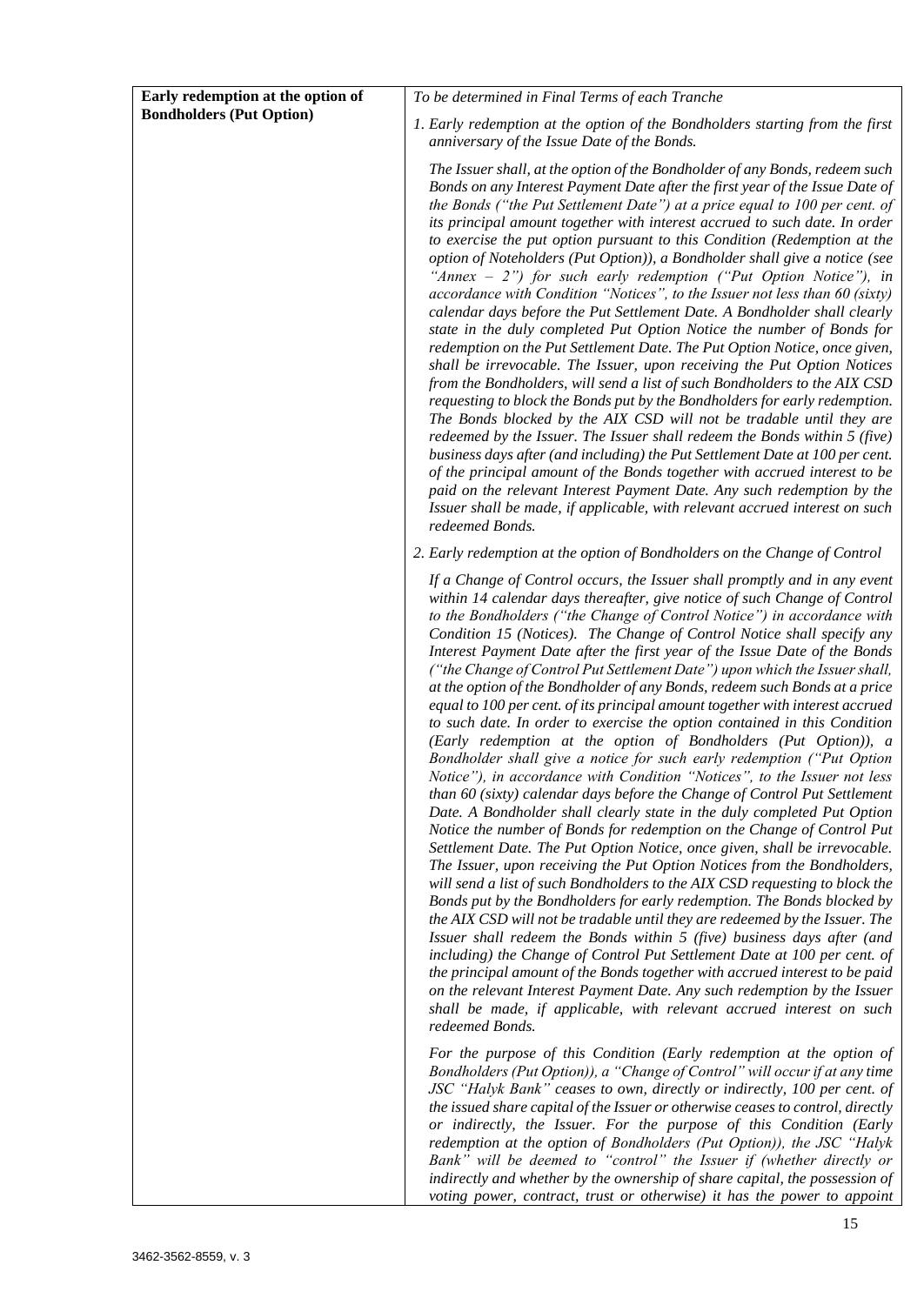|                                                                     | and/or remove the majority of the members of the board of directors or<br>other governing body of the Issuer or otherwise controls, or has the power<br>to control, the affairs and policies of the Issuer.                                                                                                                                                                                                                                            |  |
|---------------------------------------------------------------------|--------------------------------------------------------------------------------------------------------------------------------------------------------------------------------------------------------------------------------------------------------------------------------------------------------------------------------------------------------------------------------------------------------------------------------------------------------|--|
| Early redemption at the option of the                               | To be determined in the Final Terms of each Tranche                                                                                                                                                                                                                                                                                                                                                                                                    |  |
| <b>Issuer (Call option)</b>                                         | The Bonds may be redeemed at the option of the Issuer in whole or, in part,<br>not earlier than 18 (eighteen) months from the Issue Date, on giving not<br>less than 30 (thirty) calendar days' notice to the Bondholders, in such<br>nominal amount as is specified in the notice at the principal amount thereof,<br>together with interest accrued but unpaid on the relevant principal amount<br>to, but excluding, the date fixed for redemption. |  |
| <b>Rights attached to the Securities</b>                            | To be determined in the Final Terms of each Tranche                                                                                                                                                                                                                                                                                                                                                                                                    |  |
|                                                                     | 1) the right to receive a face value upon redemption of the Bonds in the<br>manner and terms provided for by this Offer Document;                                                                                                                                                                                                                                                                                                                      |  |
|                                                                     | 2) the right to receive a fixed interest payments on the Bonds in the time and<br>amount stipulated by this Offer Document;                                                                                                                                                                                                                                                                                                                            |  |
|                                                                     | 3) the right to receive information about the Issuer's activities and its<br>financial condition in accordance with and in the manner prescribed by AIFC<br>and the AIX Rules and legislation of Georgia;                                                                                                                                                                                                                                              |  |
|                                                                     | 4) the right to satisfy their claims in respect of the Bonds in cases and in the<br>manner prescribed by the AIFC and the AIX Rules and legislation of Georgia;                                                                                                                                                                                                                                                                                        |  |
|                                                                     | 5) the right to demand redemption of the Bonds by the Issuer in cases of the<br>Event of Default;                                                                                                                                                                                                                                                                                                                                                      |  |
|                                                                     | 6) the right to require the Issuer to redeem the relevant Bonds at 100 per cent<br>of their principal amount, plus accrued interest, starting from the first<br>anniversary of the Issue Date of the Bonds as further specified in this Offer<br>Document and the Final Terms of each Tranche;                                                                                                                                                         |  |
|                                                                     | 7) the right to require the Issuer to redeem the relevant Bonds at 100 per cent<br>of their principal amount, plus accrued interest, in the event of a Change of<br>Control as further specified in this Offer Document and the Final Terms of<br>each Tranche;                                                                                                                                                                                        |  |
|                                                                     | 8) the right to freely sell and otherwise dispose of the Bonds;                                                                                                                                                                                                                                                                                                                                                                                        |  |
|                                                                     | 9) other rights arising from the ownership of the Bonds in cases and in the<br>manner prescribed by the AIFC and the AIX Rules and legislation of Georgia.                                                                                                                                                                                                                                                                                             |  |
| Relative seniority of the Securities in<br>the event of insolvency  | The Bonds shall constitute direct, general and absolute obligations of the<br>Issuer which will rank pari passu among themselves and rank pari passu, in<br>terms of payment rights, with all other current or future unsubordinated<br>obligations of the Issuer, except for liabilities mandatorily preferred by Acting<br>law of the AIFC.                                                                                                          |  |
| <b>Restrictions on free transferability</b>                         | The Bonds are freely transferable in accordance with the laws of the AIFC<br>and the AIX rules.                                                                                                                                                                                                                                                                                                                                                        |  |
| Day count fraction                                                  | 30/360; Coupon payments on the Bonds shall be calculated on the basis of a<br>year of 360 days consisting of 12 months of 30 days each                                                                                                                                                                                                                                                                                                                 |  |
| <b>Identity of all markets where</b><br>Securities are to be traded | The Bonds will be traded in AIFC in accordance with the Acting law of the<br><b>AIFC</b>                                                                                                                                                                                                                                                                                                                                                               |  |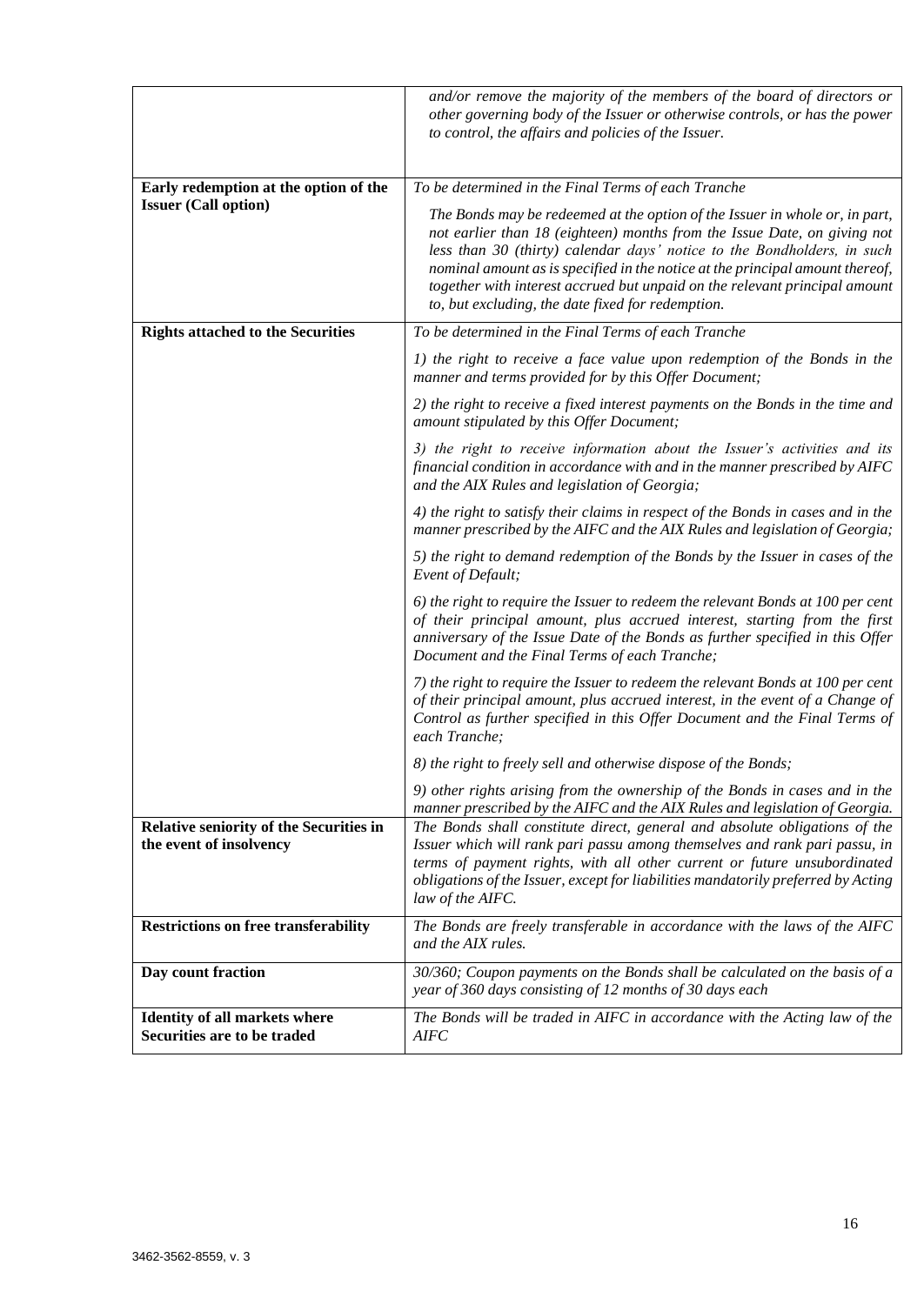| <b>Other obligations</b> | As long as any Bonds are outstanding:                                                                                                                                                                                                                                                                                                                                                                                                                                                                                                                                                                                                                                                                                          |  |
|--------------------------|--------------------------------------------------------------------------------------------------------------------------------------------------------------------------------------------------------------------------------------------------------------------------------------------------------------------------------------------------------------------------------------------------------------------------------------------------------------------------------------------------------------------------------------------------------------------------------------------------------------------------------------------------------------------------------------------------------------------------------|--|
|                          | 1) The Issuer shall not sell its assets involving aggregate consideration equal<br>to or greater than 25% (twenty-five per cent) of the Issuer's total assets;                                                                                                                                                                                                                                                                                                                                                                                                                                                                                                                                                                 |  |
|                          | 2) The Issuer shall not allow default on its obligations not related to the Bonds<br>exceeding 10% (ten per cent) of the total value of the Issuer's assets as of the<br>date of this Offer Document;                                                                                                                                                                                                                                                                                                                                                                                                                                                                                                                          |  |
|                          | 3) The Issuer shall procure that no substantial change is made to the general<br>nature of its business from that carried on at the date of this Offer Document;                                                                                                                                                                                                                                                                                                                                                                                                                                                                                                                                                               |  |
|                          | 4) The Issuer shall not change its legal form;                                                                                                                                                                                                                                                                                                                                                                                                                                                                                                                                                                                                                                                                                 |  |
|                          | 5) The Issuer shall not amend, modify, supersede or change terms and<br>conditions of the Bonds, unless when it is permitted by applicable laws and<br>agreed upon in writing with the Bondholders of at least three-fourth in<br>principal amount of the Bonds outstanding.                                                                                                                                                                                                                                                                                                                                                                                                                                                   |  |
|                          | 6) The Issuer shall maintain the listing of the Bonds in the AIX Official List.                                                                                                                                                                                                                                                                                                                                                                                                                                                                                                                                                                                                                                                |  |
|                          | 7) The Issuer shall make relevant disclosure of significant events affecting<br>Bondholder's rights in accordance with AIX Business Rules. All disclosures<br>shall be published through AIX Regulatory Announcement Service.                                                                                                                                                                                                                                                                                                                                                                                                                                                                                                  |  |
| <b>Notices</b>           | <b>To the Bondholders</b>                                                                                                                                                                                                                                                                                                                                                                                                                                                                                                                                                                                                                                                                                                      |  |
|                          | All notices to the Bondholders shall be deemed to have been duly given if, so<br>long as the Bonds are in the Official List and so long as the rules of the AIX<br>so require, by publication (i) on the internet website of the AIX at www.aix. $kz$<br>through AIX Regulatory Announcement Service or (ii) otherwise in<br>accordance with the regulations of the AIX. If the Bonds are excluded from<br>the Official List, any notice shall be sent to the Bondholders by first class mail<br>(or its equivalent) or (if posted to an overseas address) by airmail at their<br>respective addresses on the register, and any such notice shall be deemed to<br>have been given on the fourth day after the date of mailing. |  |
|                          | To the Issuer                                                                                                                                                                                                                                                                                                                                                                                                                                                                                                                                                                                                                                                                                                                  |  |
|                          | Notices to the Issuer will be deemed to be validly given if delivered to the<br>Issuer to Georgia, Tbilisi, Saburtalo district, M. Kostava St., Nº74                                                                                                                                                                                                                                                                                                                                                                                                                                                                                                                                                                           |  |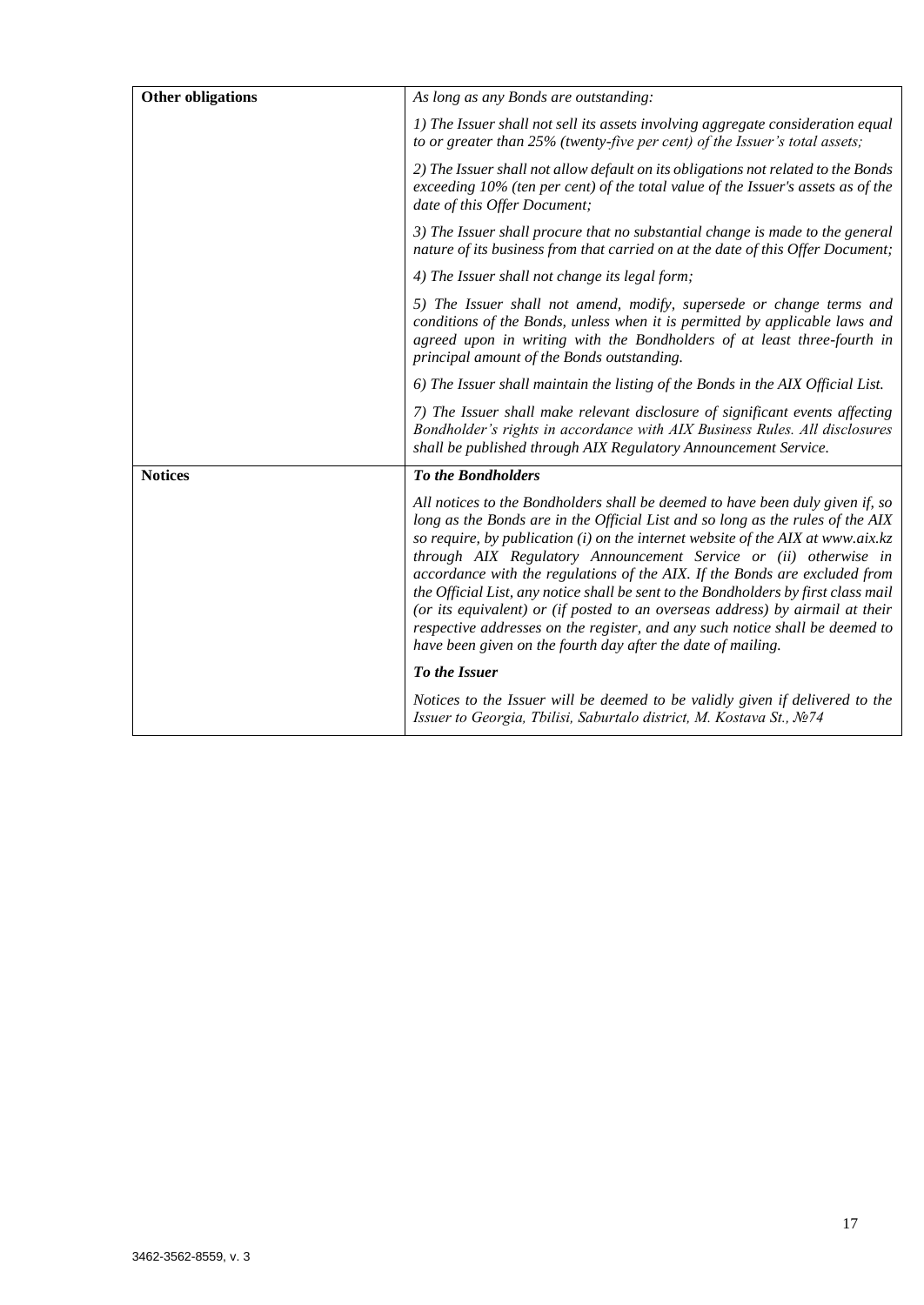| <b>Meetings of Bondholders</b> | The Issuer may from time-to-time call meetings of Bondholders for the                                                                                                                                                                                                                                                                                                                                                                                                                                                                                                                                                                                                                                                                                                                                                                                                                                                                                                                                                                                                                                                                                                                                                                                                                    |
|--------------------------------|------------------------------------------------------------------------------------------------------------------------------------------------------------------------------------------------------------------------------------------------------------------------------------------------------------------------------------------------------------------------------------------------------------------------------------------------------------------------------------------------------------------------------------------------------------------------------------------------------------------------------------------------------------------------------------------------------------------------------------------------------------------------------------------------------------------------------------------------------------------------------------------------------------------------------------------------------------------------------------------------------------------------------------------------------------------------------------------------------------------------------------------------------------------------------------------------------------------------------------------------------------------------------------------|
|                                | purpose of consultation with Bondholders or for the purpose of obtaining the<br>consent of Bondholders.                                                                                                                                                                                                                                                                                                                                                                                                                                                                                                                                                                                                                                                                                                                                                                                                                                                                                                                                                                                                                                                                                                                                                                                  |
|                                | A meeting of the Bondholders shall be called by the Issuer by giving all<br>Bondholders listed on the register of the Bondholders and the Representative<br>of the Bondholders as at a date being not more than 30 days preceding the<br>date scheduled for the meeting, not less than 14 days' notice in writing. Such<br>notice shall set out the time, place and date set for the meeting and the<br>matters to be discussed or decided thereat, including, if applicable, sufficient<br>information on any amendment of the terms of the Bonds that is proposed to<br>be voted upon at the meeting and seeking the approval of the Bondholders.<br>Following a meeting of the Bondholders held in accordance with the<br>provisions contained hereunder, the Issuer shall, acting in accordance with<br>the resolution( $s$ ) taken at the meeting, communicate to the Bondholders<br>whether the necessary consent to the proposal made by the Issuer has been<br>granted or withheld. Subject to having obtained the necessary approval by<br>the Bondholders in accordance with the provisions of this section at a<br>meeting called for that purpose as aforesaid, any such decision shall<br>subsequently be given effect to by the Issuer.                                    |
|                                | The amendment or waiver of any of the provisions of and/or conditions<br>contained in any Final terms, or in any other part of the Offer Document<br>related to the terms of the Bonds, may only be made with the approval of the<br>Issuer and of the Bondholders at a meeting called and held for that purpose<br>in accordance with the terms hereof.                                                                                                                                                                                                                                                                                                                                                                                                                                                                                                                                                                                                                                                                                                                                                                                                                                                                                                                                 |
|                                | A meeting of the Bondholders shall only validly and properly proceed to<br>business if there is a quorum present at the commencement of the meeting.<br>For this purpose, at least two Bondholders present, in person or by proxy,<br>representing not less than 50% of the principal debt on the Bonds then<br>outstanding, shall constitute a quorum. If a quorum is not present within 30<br>minutes from the time scheduled for the commencement of the meeting as<br>indicated on the notice convening same, the meeting shall stand adjourned<br>to a place, date and time as shall be communicated by the Issuer to the<br>Bondholders present at that meeting. The Issuer shall within 2 days from the<br>date of the original meeting publish by way of a company announcement the<br>date, time and place where the adjourned meeting is to be held. An<br>adjourned meeting shall be held not earlier than 7 days, and not later than<br>15 days, following the original meeting. At an adjourned meeting: the<br>number of the Bondholders present, in person or by proxy, shall constitute a<br>quorum; and only the matters specified in the notice calling the original<br>meeting shall be placed on the agenda of, and shall be discussed at, the<br>adjourned meeting. |
|                                | Once a quorum is declared present by the chairman of the meeting, the<br>meeting may then proceed to business and address the matters set out in the<br>notice convening the meeting. In the event of decisions being required at the<br>meeting the directors or their representative shall present to the<br>Bondholders the reasons why it is deemed necessary or desirable and<br>appropriate that a particular decision is taken. The meeting shall allow<br>reasonable and adequate time to Bondholders to present their views to the<br>Issuer and the other Bondholders present at the meeting. The meeting shall<br>then put the matter as proposed by the Issuer to a vote of the Bondholders<br>present at the time at which the vote is being taken, and any Bondholders<br>taken into account for the purpose of constituting a quorum who are no<br>longer present for the taking of the vote shall not be taken into account for<br>the purpose of such vote.                                                                                                                                                                                                                                                                                                             |
|                                | The voting process shall be managed by the Company's representative.                                                                                                                                                                                                                                                                                                                                                                                                                                                                                                                                                                                                                                                                                                                                                                                                                                                                                                                                                                                                                                                                                                                                                                                                                     |
|                                | The proposal placed before a meeting of Bondholders shall only be<br>considered approved if the Bondholders in person or by proxy, representing<br>at least 75% of the principal debt on the Bonds then outstanding, present at                                                                                                                                                                                                                                                                                                                                                                                                                                                                                                                                                                                                                                                                                                                                                                                                                                                                                                                                                                                                                                                          |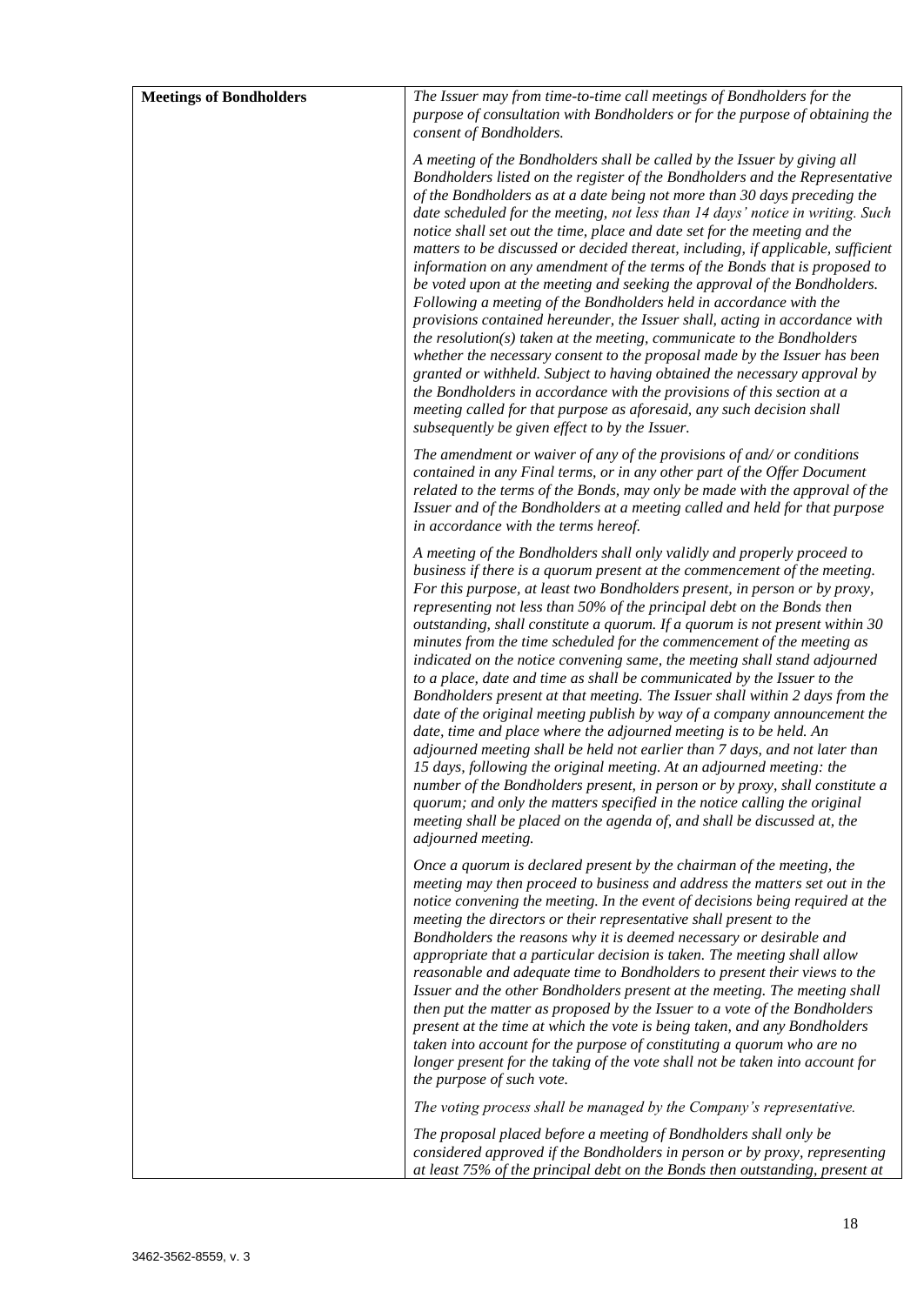|                                                        | the meeting at the time when the vote is being taken and shall have voted in<br>favour of the proposal.                                                                                                                                                                                                                                                                                                                                                                                                                                                                                                                                                                          |  |
|--------------------------------------------------------|----------------------------------------------------------------------------------------------------------------------------------------------------------------------------------------------------------------------------------------------------------------------------------------------------------------------------------------------------------------------------------------------------------------------------------------------------------------------------------------------------------------------------------------------------------------------------------------------------------------------------------------------------------------------------------|--|
|                                                        | If the proposal placed before a meeting of Bondholders relate to any of the<br>items indicated below, in this case The Company relevant resolution is<br>required:                                                                                                                                                                                                                                                                                                                                                                                                                                                                                                               |  |
|                                                        | (i) interest rate, methods of payment on the Bonds;                                                                                                                                                                                                                                                                                                                                                                                                                                                                                                                                                                                                                              |  |
|                                                        | (ii) the conditions and procedure redemption, repurchasing of the Bonds;                                                                                                                                                                                                                                                                                                                                                                                                                                                                                                                                                                                                         |  |
|                                                        | (iii) rights of the Bondholders.                                                                                                                                                                                                                                                                                                                                                                                                                                                                                                                                                                                                                                                 |  |
|                                                        | <b>SECTION 4. TERMS AND CONDITIONS OF THE OFFER</b>                                                                                                                                                                                                                                                                                                                                                                                                                                                                                                                                                                                                                              |  |
| <b>Number of Securities offered under</b><br>Programme | 450 Bonds                                                                                                                                                                                                                                                                                                                                                                                                                                                                                                                                                                                                                                                                        |  |
| <b>Issue price</b>                                     | The exact Issue Price shall be determined in accordance with the relevant<br>Final Terms of each Tranche. The number and size of Tranches will depend<br>on future needs in financing based on the market conditions. Each Final<br>Terms will be submitted to the AIX as a supplement document to this Offer<br>Document.                                                                                                                                                                                                                                                                                                                                                       |  |
| <b>Offer Period under the Programme</b>                | The Bonds can be offered during entire Programme Validity Period, provided<br>that the Offer Document is being updated by the Issuer from time to time and<br>not being older than 12 months at the time of issue and/or offer of the relevant<br>Bonds by the Issuer.                                                                                                                                                                                                                                                                                                                                                                                                           |  |
| Proposed date for allotment of<br><b>Securities</b>    | Shall be specified in the relevant Final Terms of each Tranche                                                                                                                                                                                                                                                                                                                                                                                                                                                                                                                                                                                                                   |  |
| Offering method:                                       | Public offering. In case of offering of the Bonds through subscription prior to<br>the start of the book-building process the AIX will issue a market notice setting<br>out, among other things, the main terms and conditions of the book-building<br>and settlement procedures in connection with the offering through AIX, and<br>the related responsibilities of the AIX trading members.                                                                                                                                                                                                                                                                                    |  |
| <b>Conditions</b>                                      | N <sub>O</sub>                                                                                                                                                                                                                                                                                                                                                                                                                                                                                                                                                                                                                                                                   |  |
| <b>Plan for distribution</b>                           | The Bonds may be offered or sold to Accredited Investor( $s$ ) only in<br>accordance with MLR 16-1.1 AIX Business Rules                                                                                                                                                                                                                                                                                                                                                                                                                                                                                                                                                          |  |
| <b>Estimated expenses:</b>                             | Fees associated with admission of the Bonds to the Official List of the AIX<br>and to trading on the AIX pursuant to the AIX Fee Schedule.                                                                                                                                                                                                                                                                                                                                                                                                                                                                                                                                       |  |
|                                                        | The Issuer will not charge investors and bondholders any commissions. The<br>investor shall independently (or together with his consultant or broker)<br>evaluate all other fees and commissions the investor shall or may incur when<br>purchasing the Bonds.                                                                                                                                                                                                                                                                                                                                                                                                                   |  |
|                                                        | Estimated Net amount of proceeds: the net proceeds from the issuance subject<br>to market interest and are expected to be approximately equal the issued<br>amount of each Tranche less fees and expenses related to the issue.                                                                                                                                                                                                                                                                                                                                                                                                                                                  |  |
| Litigation                                             | The Bonds and any non-contractual obligations arising out of, or in<br>connection with, the Bonds shall be governed by, and construed in accordance<br>with, the laws of the AIFC. The Issuer has agreed herein the conditions in<br>favour of the Bondholder(s) that any claim, dispute or discrepancy of any<br>nature arising out of, or in connection with, the Bonds (including claim,<br>disputes or discrepancies regarding the existence, termination thereof, or any<br>non-contractual obligations arising out of, or in connection with the Bonds)<br>shall be brought to, and finally resolved by the Court of the AIFC in<br>accordance with the Rules of the AIFC. |  |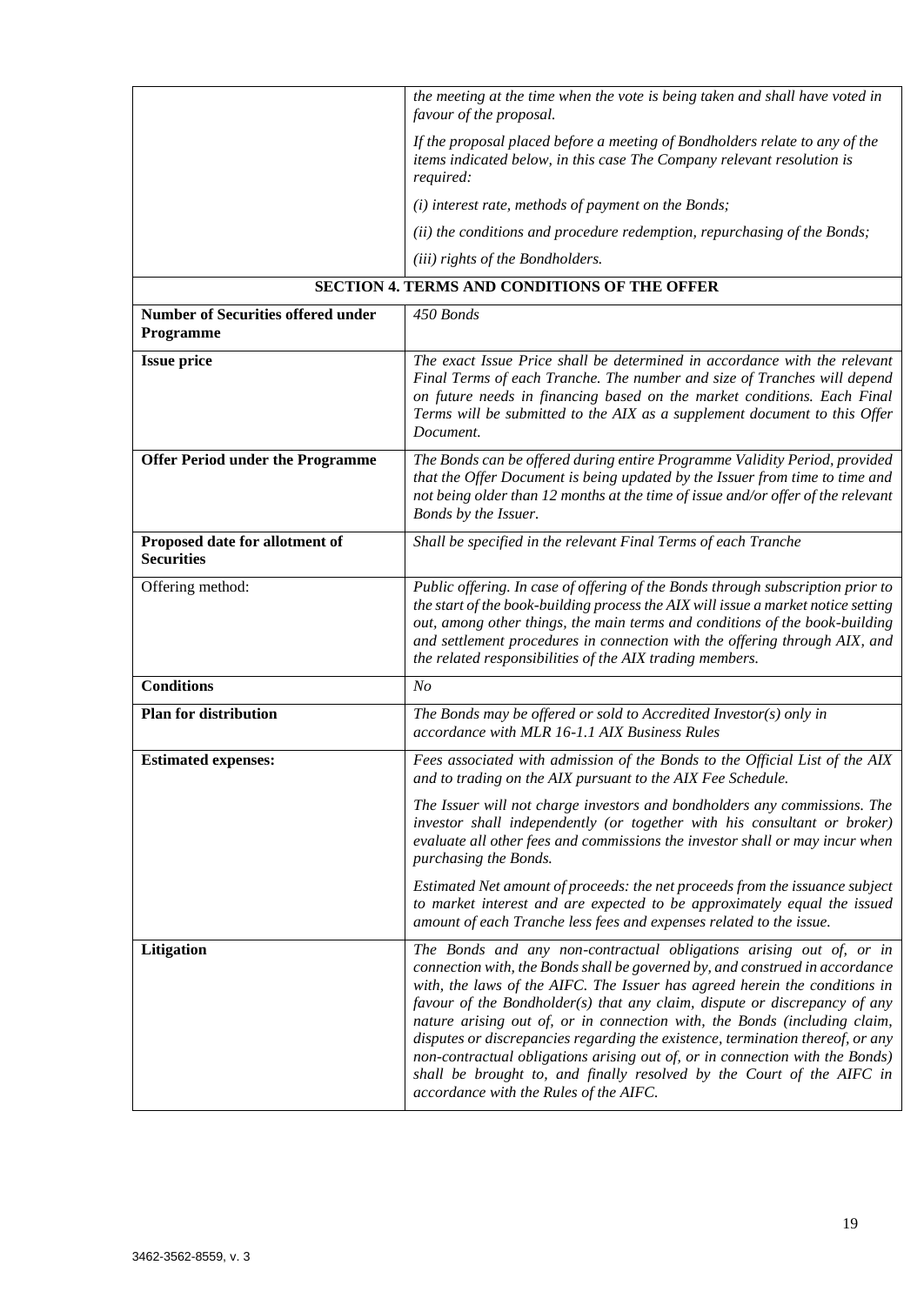| <b>Notification process for investors</b>                                                        | Prior to the start of the offering process the Issuer will communicate the<br>information relating to an offering by means of Offer Document and Final<br>Terms related to each particular Tranche. The Final Terms and Offer<br>Document will be published on the AIX website. In case of offering of the<br>Bonds through subscription prior to the start of the book-building process the<br>AIX will issue a market notice setting out, among other things, the main terms<br>and conditions of the book-building and settlement procedures in connection<br>with the offering through AIX, and the related responsibilities of the AIX<br>trading members. Dealings in the Bonds shall not commence prior to<br>admission to trading of the Bonds by the AIX or prior to the said notification. |  |  |
|--------------------------------------------------------------------------------------------------|------------------------------------------------------------------------------------------------------------------------------------------------------------------------------------------------------------------------------------------------------------------------------------------------------------------------------------------------------------------------------------------------------------------------------------------------------------------------------------------------------------------------------------------------------------------------------------------------------------------------------------------------------------------------------------------------------------------------------------------------------------------------------------------------------|--|--|
| The effect the issuance of the<br>Securities will have on the capital<br>structure of the Issuer | The issuance and placement of the Bonds shall diversify the Issuer's funding<br>sources.                                                                                                                                                                                                                                                                                                                                                                                                                                                                                                                                                                                                                                                                                                             |  |  |
| <b>Selling restrictions</b>                                                                      | The offering and sale of the Bonds is subject to applicable laws and<br>regulations, including the AIFC Market Rules and AIX Markets Listing Rules.<br>The Bonds may not be sold in other jurisdictions, including without limitation<br>the United States, the United Kingdom and the European Economic Area. The<br>Bonds have not and will not be registered under the U.S. Securities Act of<br>1933 or the securities laws of any state of the United States and may not be<br>offered, sold or delivered within the United States or to, or for the account or<br>benefit of, U.S. persons.                                                                                                                                                                                                    |  |  |
| <b>Clearing and settlement</b>                                                                   | The payment and settlement will be made through the settlement system of the<br>AIX CSD in accordance with the rules and regulations of the AIX CSD (the<br>"AIX CSD Rules"), in particular delivery of the Bonds through the system of<br>the AIX CSD.                                                                                                                                                                                                                                                                                                                                                                                                                                                                                                                                              |  |  |
|                                                                                                  | In order to participate in the offering of the Bonds, take delivery of the Bonds<br>and trade the Bonds on the AIX, investors are required to have an account<br>with a brokerage company admitted as an AIX Trading Member who must be<br>a participant of AIX CSD. The Bonds are held on behalf of investors in the<br>relevant AIX Trading Member's custodial account at AIX CSD.                                                                                                                                                                                                                                                                                                                                                                                                                 |  |  |
| <b>Lead Manager and Bookrunner:</b>                                                              | JSC Halyk Finance, 109V Abay Avenue, Almaty, the Republic of Kazakhstan                                                                                                                                                                                                                                                                                                                                                                                                                                                                                                                                                                                                                                                                                                                              |  |  |
|                                                                                                  | SECTION 5. KEY INFORMATION ON THE ADMISSION TO TRADING                                                                                                                                                                                                                                                                                                                                                                                                                                                                                                                                                                                                                                                                                                                                               |  |  |
| Registrar                                                                                        | Astana International Exchange Registrar Limited (AIX Registrar).                                                                                                                                                                                                                                                                                                                                                                                                                                                                                                                                                                                                                                                                                                                                     |  |  |
| <b>Depository</b>                                                                                | Astana International Exchange Central Securities Depository Limited (AIX<br>$CSD$ ).                                                                                                                                                                                                                                                                                                                                                                                                                                                                                                                                                                                                                                                                                                                 |  |  |
| Details of the admission to an Official<br><b>List of Securities and trading</b>                 | Admission to the Official List $-$ to be determined in the Final Terms of each<br>Tranche.                                                                                                                                                                                                                                                                                                                                                                                                                                                                                                                                                                                                                                                                                                           |  |  |
|                                                                                                  | Admission to trading on $AIX - to$ be determined in the Final Terms of each<br>Tranche.                                                                                                                                                                                                                                                                                                                                                                                                                                                                                                                                                                                                                                                                                                              |  |  |

Issuer: Joint Stock Company "Halyk Bank Georgia"

Name: Nikoloz Geguchadze **Position: General Director**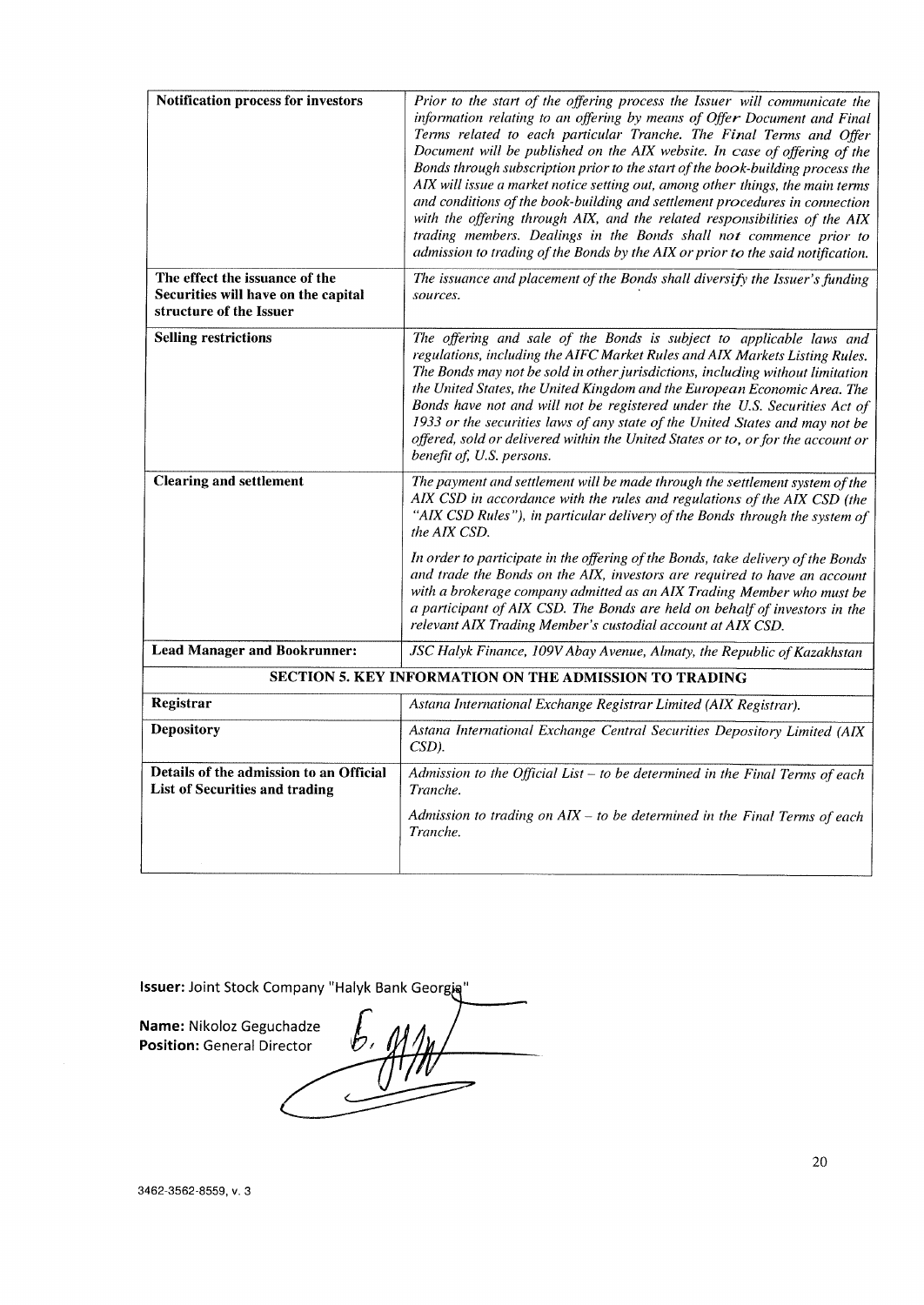# **Schedule 1 Form of Final Terms**

**JSC "Halyk Bank Georgia"** (registered as a joint stock company under the laws of Georgia with identification number 205236537)

# **FINAL TERMS OF THE USD [●][●]-YEAR COUPON BONDS DUE [●] (ISIN: [●]) UNDER USD 45,000,000 BOND PROGRAMME**

The Bonds will be constituted by and have the benefit of a USD 45,000,000 bond programme for Accredited Investors as defined in the AIFC Market Rules (the "Programme") established by JSC "Halyk Bank Georgia" (the "Issuer"). The Bonds of this Tranche have been issued under the Programme and in accordance with the Acting Law of the Astana International Financial Center (the "AIFC") (the "Bonds"). Terms used herein shall be deemed to be defined as such for the purposes of the conditions set forth in the Programme dated [●] 2022 (the "Offer Document"). This document constitutes the Final Terms of the Bonds (the "Final Terms") described herein. This document is prepared for the purposes of the AIFC rules and must be read in conjunction with the Offer Document. Full information on the Issuer and the offer of the Bonds is only available on the basis of the combination of these Bonds Final Terms and the Offer Document. The Final Terms and the Offer Document have been published on the website of the Astana International Exchange (hereinafter the "AIX") at [https://www.aix.kz](https://www.aix.kz/) and on the website of the Issuer at [https://halykbank.ge](https://halykbank.ge/)

**AIX and its related companies and their respective directors, officers and employees do not accept responsibility for the content of the information included in this document including the accuracy or completeness of any information or statements included in it. Liability for this document lies with the issuer of this document and other persons such as Experts whose opinions are included in this document with their consent. Nor has the AIX, its directors, officers or employees assessed the suitability of the securities to which this document relates for any particular investor or type of investor. If you do not understand the contents of this document or are unsure whether the securities are suitable for your individual investment objectives and circumstances, you should consult an authorized financial advisor.** 

**Terms defined in the Offer Document have the same meanings in these Final Terms unless they are expressly defined herein.**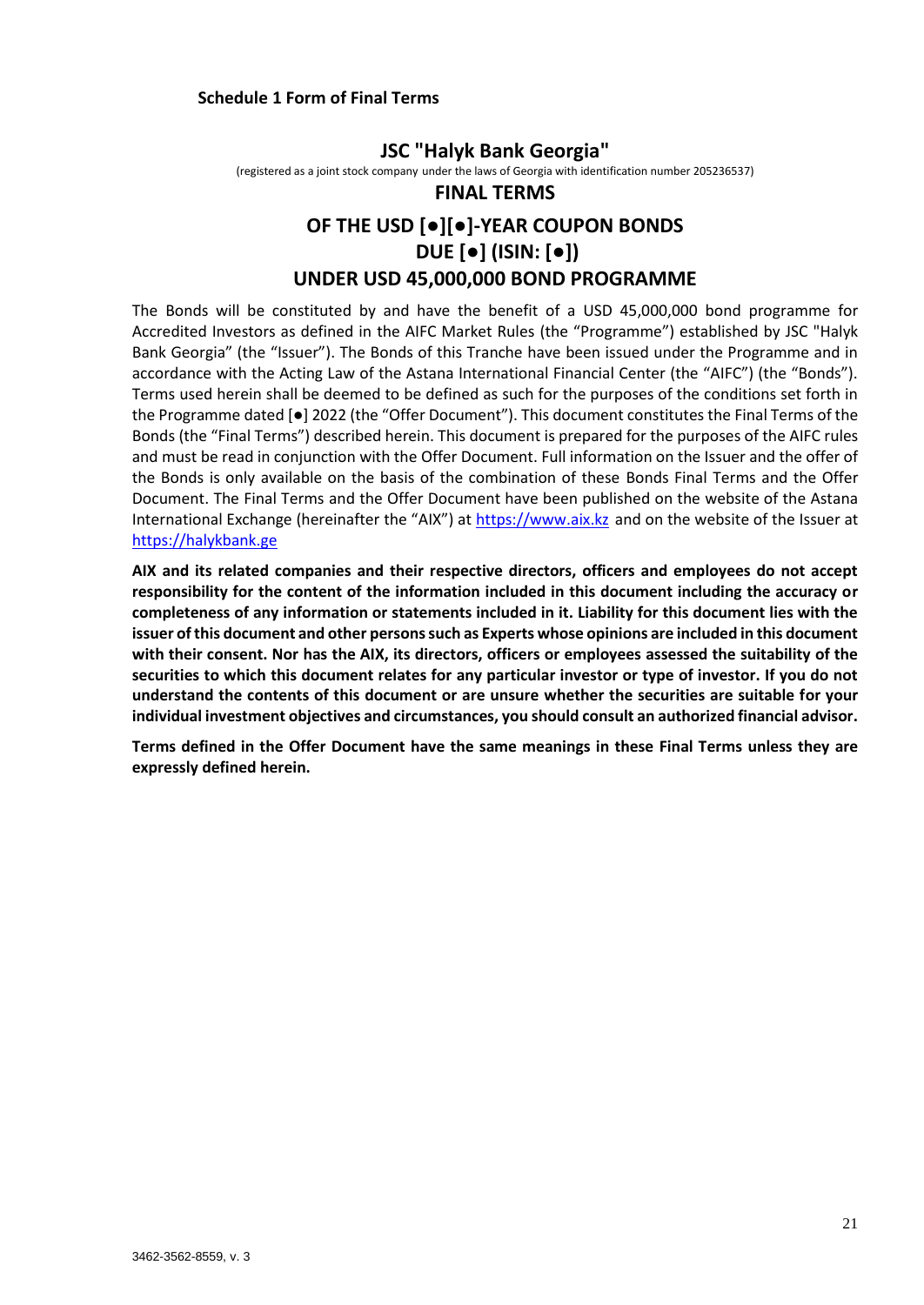| <b>Issuer</b>                                                       | Joint Stock Company "Halyk Bank Georgia", subsidiary<br>organization of JSC "Halyk Bank"                                                                                                                                                                      |  |
|---------------------------------------------------------------------|---------------------------------------------------------------------------------------------------------------------------------------------------------------------------------------------------------------------------------------------------------------|--|
| <b>Tranche number</b>                                               | $\left[\bullet\right]$                                                                                                                                                                                                                                        |  |
| <b>Type and name</b>                                                | Coupon Bonds                                                                                                                                                                                                                                                  |  |
| <b>ISIN</b>                                                         | $[\bullet]$                                                                                                                                                                                                                                                   |  |
| <b>Specified currency</b>                                           | US dollar                                                                                                                                                                                                                                                     |  |
| <b>Face value</b>                                                   | U.S.\$100,000                                                                                                                                                                                                                                                 |  |
| Aggregate nominal<br>amount of Bonds                                | $\left[\bullet\right]$                                                                                                                                                                                                                                        |  |
| <b>Issue price</b>                                                  | $[\bullet]$                                                                                                                                                                                                                                                   |  |
| <b>Issue Date</b>                                                   | $[\bullet]$                                                                                                                                                                                                                                                   |  |
| <b>Maturity Date</b>                                                | $\left[\bullet\right]$                                                                                                                                                                                                                                        |  |
| The date of allotment                                               | $\left[\bullet\right]$                                                                                                                                                                                                                                        |  |
| <b>Estimated expenses</b>                                           | Fees associated with admission of the Bonds to the<br>Official List of the AIX and to trading on the AIX<br>pursuant to the AIX Fee Schedule and fees associated<br>with the offering and settlement process on the AIX<br>and expenses related to the issue. |  |
| <b>Estimated net amount</b><br>of proceeds of the<br><b>Tranche</b> | The net proceeds from the issuance are expected to<br>amount to approximately equal to the issued amount<br>of U.S.\$ [ $\bullet$ ] after deduction of fees and expenses<br>related to the issue (in case of offering in full)                                |  |
| Use of proceeds                                                     | $[\bullet]$                                                                                                                                                                                                                                                   |  |
| <b>Interest Basis:</b>                                              | $\left[\bullet\right]$                                                                                                                                                                                                                                        |  |
| <b>Interest Payment</b><br><b>Dates</b>                             | $[\bullet]$                                                                                                                                                                                                                                                   |  |
| <b>Redemption/Payment</b><br><b>Basis</b>                           | Redemption at par                                                                                                                                                                                                                                             |  |
| <b>Redemption/Payment</b><br><b>Period</b>                          | The Bonds will be redeemed within 10 (ten) calendar days<br>following $[•]$ .                                                                                                                                                                                 |  |
|                                                                     | Payments on the repayment of the principal debt on the Bonds<br>are made simultaneously with the coupon payment on the last<br>coupon period.                                                                                                                 |  |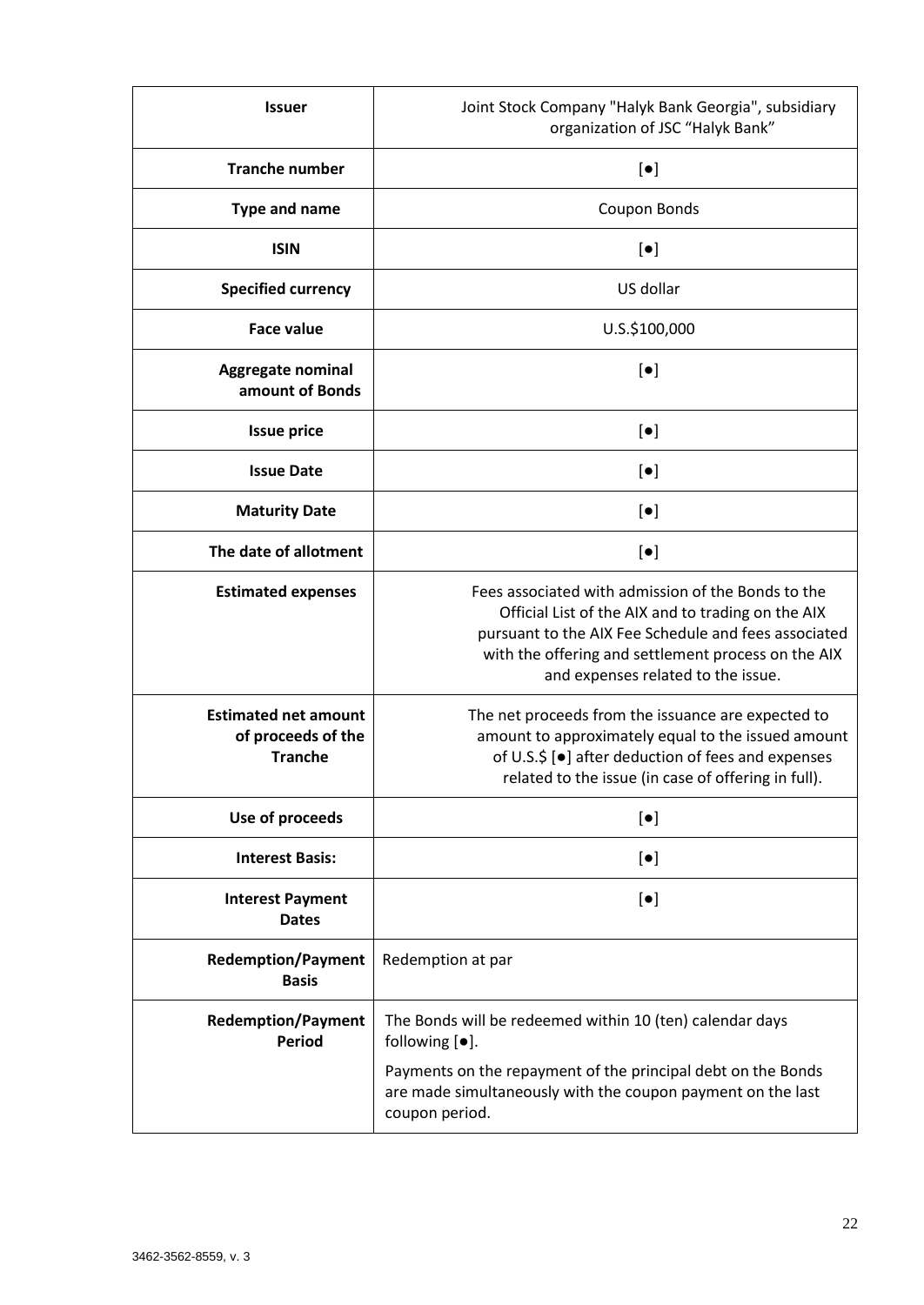| Early redemption at<br>the option of<br><b>Bondholders on</b><br>the Event of<br><b>Default</b> | The Issuer, within 3 (three) Business Days following the day of any<br>of the Events of Default specified in the Offer Document, is obliged<br>to inform the Bondholders about this Event of Default with a<br>detailed description of the reasons for the announcement of the<br>Event of Default. Bringing this information to the notice of the<br>Bondholders is carried out by posting the corresponding<br>information message through AIX Regulatory Announcement<br>Service. |
|-------------------------------------------------------------------------------------------------|--------------------------------------------------------------------------------------------------------------------------------------------------------------------------------------------------------------------------------------------------------------------------------------------------------------------------------------------------------------------------------------------------------------------------------------------------------------------------------------|
|                                                                                                 | The Bondholders have the right to submit to the Issuer, and the<br>Issuer is obliged to accept written claims for the redemption of their<br>Bonds indicating the number of Bonds declared for repurchasing<br>within 30 (thirty) calendar days following the first publication of<br>information about the breach of any of the obligation by the Issuer.                                                                                                                           |
|                                                                                                 | The Issuer must make relevant corporate decisions and take<br>necessary actions to execute received claims within 30 (thirty)<br>calendar days following the last day of the period of acceptance of<br>the written redemption claims in the event that at least one written<br>claim for the redemption of the Bonds is received.                                                                                                                                                   |
|                                                                                                 | The Issuer is obliged at the request of the Bondholders to redeem<br>the Bonds at the highest of the following prices:                                                                                                                                                                                                                                                                                                                                                               |
|                                                                                                 | the price corresponding to the face value of the Bonds, plus the<br>accrued interest;                                                                                                                                                                                                                                                                                                                                                                                                |
|                                                                                                 | fair market price of the Bonds.                                                                                                                                                                                                                                                                                                                                                                                                                                                      |
|                                                                                                 | Bondholders who have not submitted a claim for redemption are<br>entitled to redeem their Bonds at the end of their circulation period<br>specified in this Final Terms.                                                                                                                                                                                                                                                                                                             |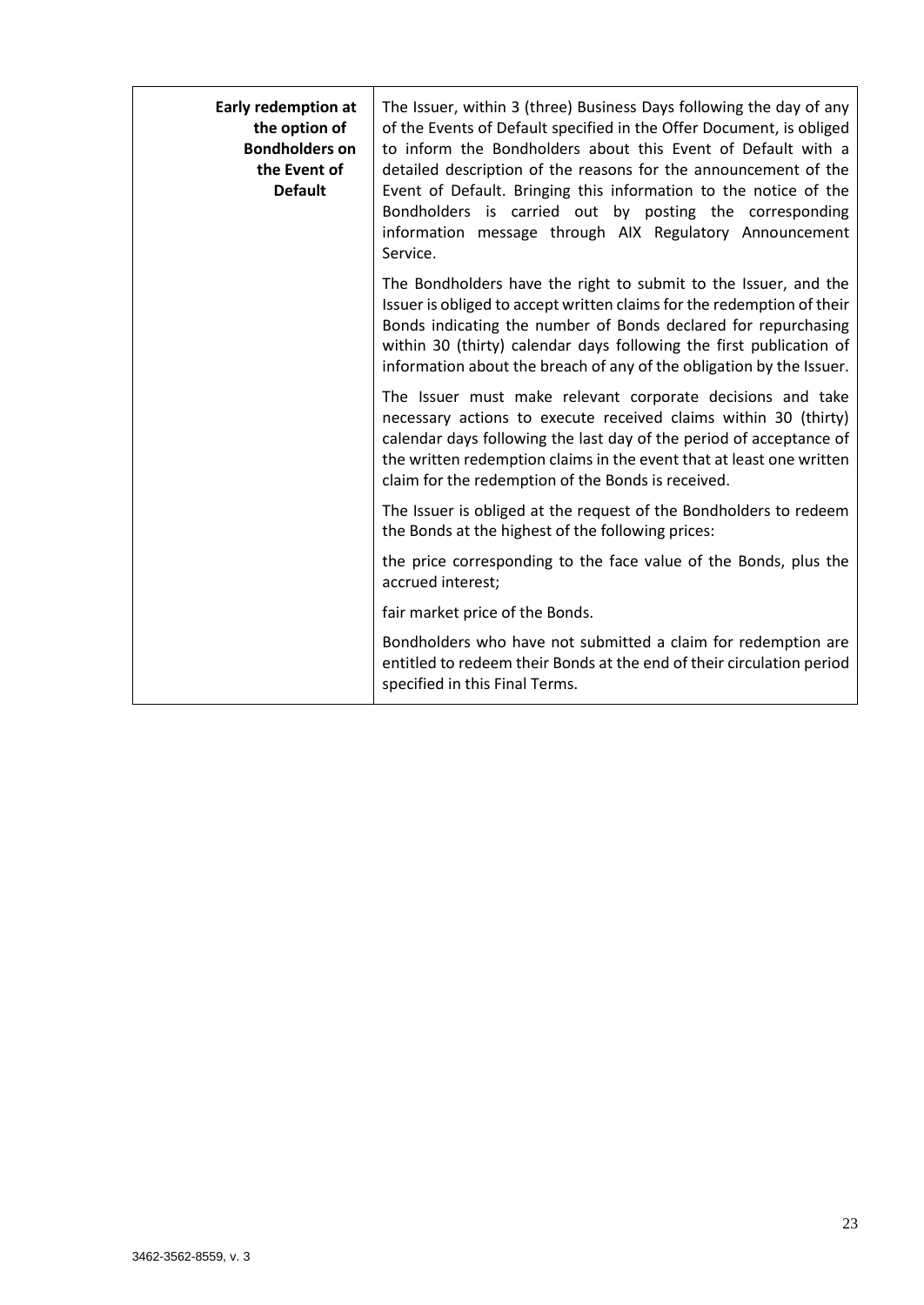| <b>Early redemption at</b><br>the option of | 3. Redemption at the option of the Bondholders starting from the<br>first anniversary of the Issue Date of the Bonds.                                                                                                                                                                                                                                                                                                                                                                                                                                                                                                                                                                                                                                                                                                                                                                                                                                                                                                                                                                                                                                                                                                                                                                                                                                                                                                                                                                                                                                                                                                                                |
|---------------------------------------------|------------------------------------------------------------------------------------------------------------------------------------------------------------------------------------------------------------------------------------------------------------------------------------------------------------------------------------------------------------------------------------------------------------------------------------------------------------------------------------------------------------------------------------------------------------------------------------------------------------------------------------------------------------------------------------------------------------------------------------------------------------------------------------------------------------------------------------------------------------------------------------------------------------------------------------------------------------------------------------------------------------------------------------------------------------------------------------------------------------------------------------------------------------------------------------------------------------------------------------------------------------------------------------------------------------------------------------------------------------------------------------------------------------------------------------------------------------------------------------------------------------------------------------------------------------------------------------------------------------------------------------------------------|
| <b>Bondholders (Put</b><br>Option)          | The Issuer shall, at the option of the Bondholder of any Bonds,<br>redeem such Bonds on any Interest Payment Date after the first<br>year of the Issue Date of the Bonds ("the Put Settlement Date") at<br>a price equal to 100 per cent. of its principal amount together with<br>interest accrued to such date. In order to exercise the put option<br>pursuant to this Condition (Redemption at the option of<br>Noteholders (Put Option)), a Bondholder shall give a notice for<br>such early redemption ("Put Option Notice"), in accordance with<br>Condition "Notices", to the Issuer not less than 60 (sixty) calendar<br>days before the Put Settlement Date. A Bondholder shall clearly<br>state in the duly completed Put Option Notice the number of<br>Bonds for redemption on the Put Settlement Date. The Put Option<br>Notice, once given, shall be irrevocable. The Issuer, upon<br>receiving the Put Option Notices from the Bondholders, will send<br>a list of such Bondholders to the AIX CSD requesting to block the<br>Bonds put by the Bondholders for early redemption. The Bonds<br>blocked by the AIX CSD will not be tradable until they are<br>redeemed by the Issuer. The Issuer shall redeem the Bonds within<br>5 (five) business days after (and including) the Put Settlement<br>Date at 100 per cent. of the principal amount of the Bonds<br>together with accrued interest to be paid on the relevant Interest<br>Payment Date. Any such redemption by the Issuer shall be made,<br>if applicable, with relevant accrued interest on such redeemed<br>Bonds.                                                    |
|                                             | 4. Redemption at the option of Bondholders on the Change of<br>Control                                                                                                                                                                                                                                                                                                                                                                                                                                                                                                                                                                                                                                                                                                                                                                                                                                                                                                                                                                                                                                                                                                                                                                                                                                                                                                                                                                                                                                                                                                                                                                               |
|                                             | If a Change of Control occurs, the Issuer shall promptly and in any<br>event within 14 calendar days thereafter, give notice of such<br>Change of Control to the Bondholders ("the Change of Control<br>Notice") in accordance with Condition 15 (Notices). The Change<br>of Control Notice shall specify any Interest Payment Date after the<br>first year of the Issue Date of the Bonds ("the Change of Control<br>Put Settlement Date") upon which the Issuer shall, at the option<br>of the Bondholder of any Bonds, redeem such Bonds at a price<br>equal to 100 per cent. of its principal amount together with<br>interest accrued to such date. In order to exercise the option<br>contained in this Condition (Early redemption at the option of<br>Bondholders (Put Option)), a Bondholder shall give a notice for<br>such early redemption ("Put Option Notice"), in accordance with<br>Condition "Notices", to the Issuer not less than 60 (sixty) calendar<br>days before the Change of Control Put Settlement Date. A<br>Bondholder shall clearly state in the duly completed Put Option<br>Notice the number of Bonds for redemption on the Change of<br>Control Put Settlement Date. The Put Option Notice, once given,<br>shall be irrevocable. The Issuer, upon receiving the Put Option<br>Notices from the Bondholders, will send a list of such Bondholders<br>to the AIX CSD requesting to block the Bonds put by the<br>Bondholders for early redemption. The Bonds blocked by the AIX<br>CSD will not be tradable until they are redeemed by the Issuer.<br>The Issuer shall redeem the Bonds within 5 (five) business days |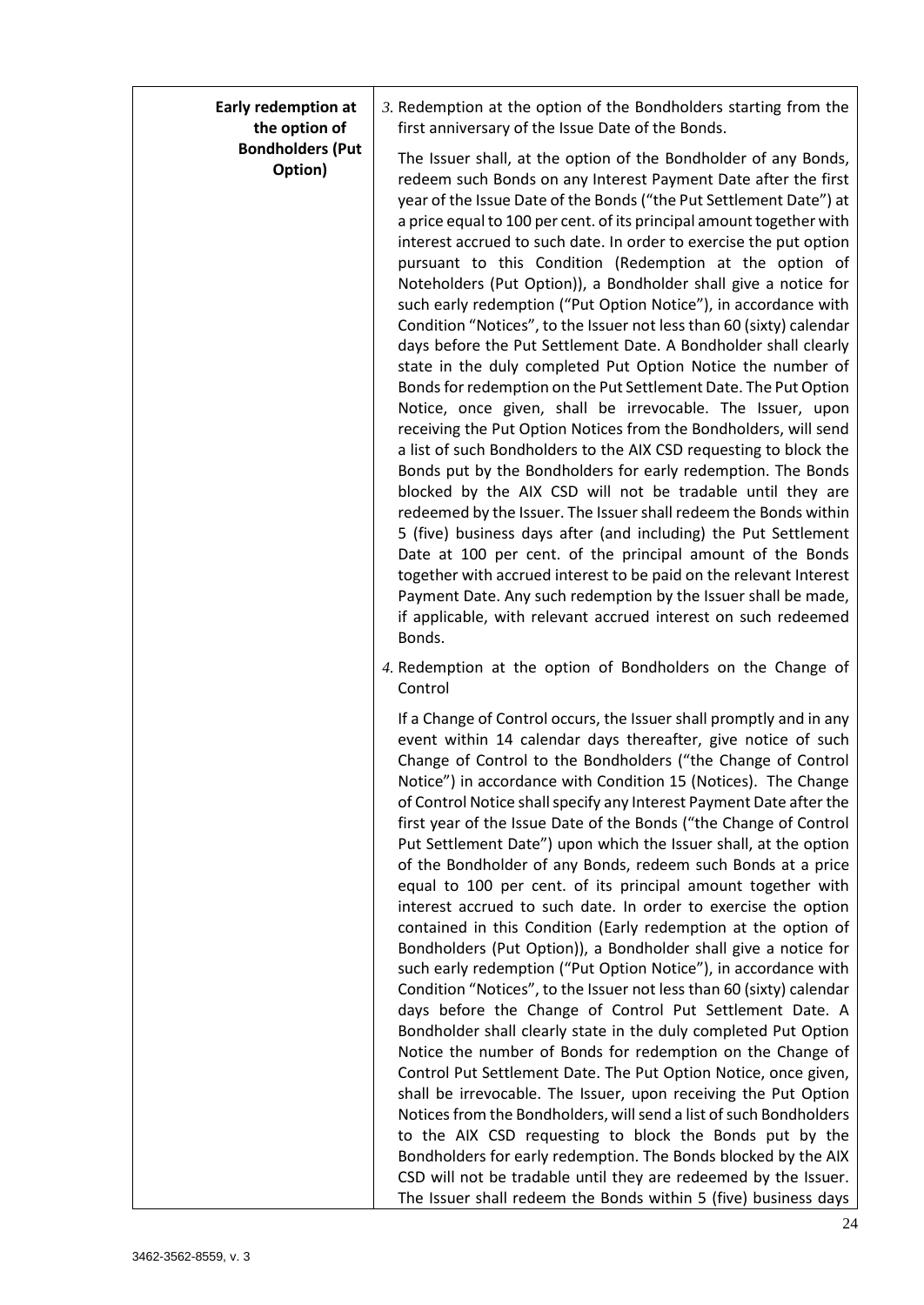|                                                                             | after (and including) the Change of Control Put Settlement Date<br>at 100 per cent. of the principal amount of the Bonds together<br>with accrued interest to be paid on the relevant Interest Payment<br>Date. Any such redemption by the Issuer shall be made, if<br>applicable, with relevant accrued interest on such redeemed<br>Bonds.                                                                                                                                                                                                                                                                                                                                                                                                                                                                                                                                                                          |
|-----------------------------------------------------------------------------|-----------------------------------------------------------------------------------------------------------------------------------------------------------------------------------------------------------------------------------------------------------------------------------------------------------------------------------------------------------------------------------------------------------------------------------------------------------------------------------------------------------------------------------------------------------------------------------------------------------------------------------------------------------------------------------------------------------------------------------------------------------------------------------------------------------------------------------------------------------------------------------------------------------------------|
|                                                                             | For the purpose of this Condition (Early redemption at the option of<br>Bondholders (Put Option)), a "Change of Control" will occur if at any<br>time JSC "Halyk Bank" ceases to own, directly or indirectly, 100 per<br>cent. of the issued share capital of the Issuer or otherwise ceases to<br>control, directly or indirectly, the Issuer. For the purpose of this<br>Condition (Early redemption at the option of Bondholders (Put<br>Option)), the JSC "Halyk Bank" will be deemed to "control" the<br>Issuer if (whether directly or indirectly and whether by the<br>ownership of share capital, the possession of voting power,<br>contract, trust or otherwise) it has the power to appoint and/or<br>remove the majority of the members of the board of directors or<br>other governing body of the Issuer or otherwise controls, or has the<br>power to control, the affairs and policies of the Issuer. |
| <b>Redemption at the</b><br>option of the<br><b>Issuer (Call</b><br>option) | The Bonds may be redeemed at the option of the Issuer in whole or,<br>in part, not earlier than 18 (eighteen) months from the Issue Date,<br>on giving not less than 30 (thirty) calendar days' notice to the<br>Bondholders, in such nominal amount as is specified in the notice at<br>the principal amount thereof, together with interest accrued but<br>unpaid on the relevant principal amount to, but excluding, the date<br>fixed for redemption.                                                                                                                                                                                                                                                                                                                                                                                                                                                             |
| <b>Advisors to the Issuer</b>                                               | The Issuer appointed JSC "Halyk Finance" as the sole lead<br>manager and bookrunner in connection with this<br>offering.                                                                                                                                                                                                                                                                                                                                                                                                                                                                                                                                                                                                                                                                                                                                                                                              |
| <b>Clearing systems</b>                                                     | <b>AIX CSD</b>                                                                                                                                                                                                                                                                                                                                                                                                                                                                                                                                                                                                                                                                                                                                                                                                                                                                                                        |

# Schedule of Payment of Interests on Bonds

|    | Nº Coupon period<br>commencement<br>date | Coupon period<br>expiry date | <b>Register closing date</b><br>(Record Date) | Interest payment<br>commencement<br>date | Interest payment<br>expiry date |
|----|------------------------------------------|------------------------------|-----------------------------------------------|------------------------------------------|---------------------------------|
| 1  | $[\bullet]$                              | $[\bullet]$                  | $\left[\bullet\right]$                        | $[\bullet]$                              | $[\bullet]$                     |
| 2  | $[\bullet]$                              | $[\bullet]$                  | $[\bullet]$                                   | $[\bullet]$                              | $[\bullet]$                     |
| 3  | $[\bullet]$                              | $\left[\bullet\right]$       | $\left[\bullet\right]$                        | $\left[ \bullet \right]$                 | $\left[ \bullet \right]$        |
| 4  | $\left[\bullet\right]$                   | $[\bullet]$                  | $[\bullet]$                                   | $[\bullet]$                              | $[\bullet]$                     |
| 5. | $[\bullet]$                              | $[\bullet]$                  | $[\bullet]$                                   | $[\bullet]$                              | $[\bullet]$                     |
| 6  | $\lceil \bullet \rceil$                  | $[\bullet]$                  | $\left[ \bullet \right]$                      | $[\bullet]$                              | $\left[ \bullet \right]$        |

**Issuer:** Joint Stock Company "Halyk Bank Georgia"

**Name:** [●] **Position:** [●]